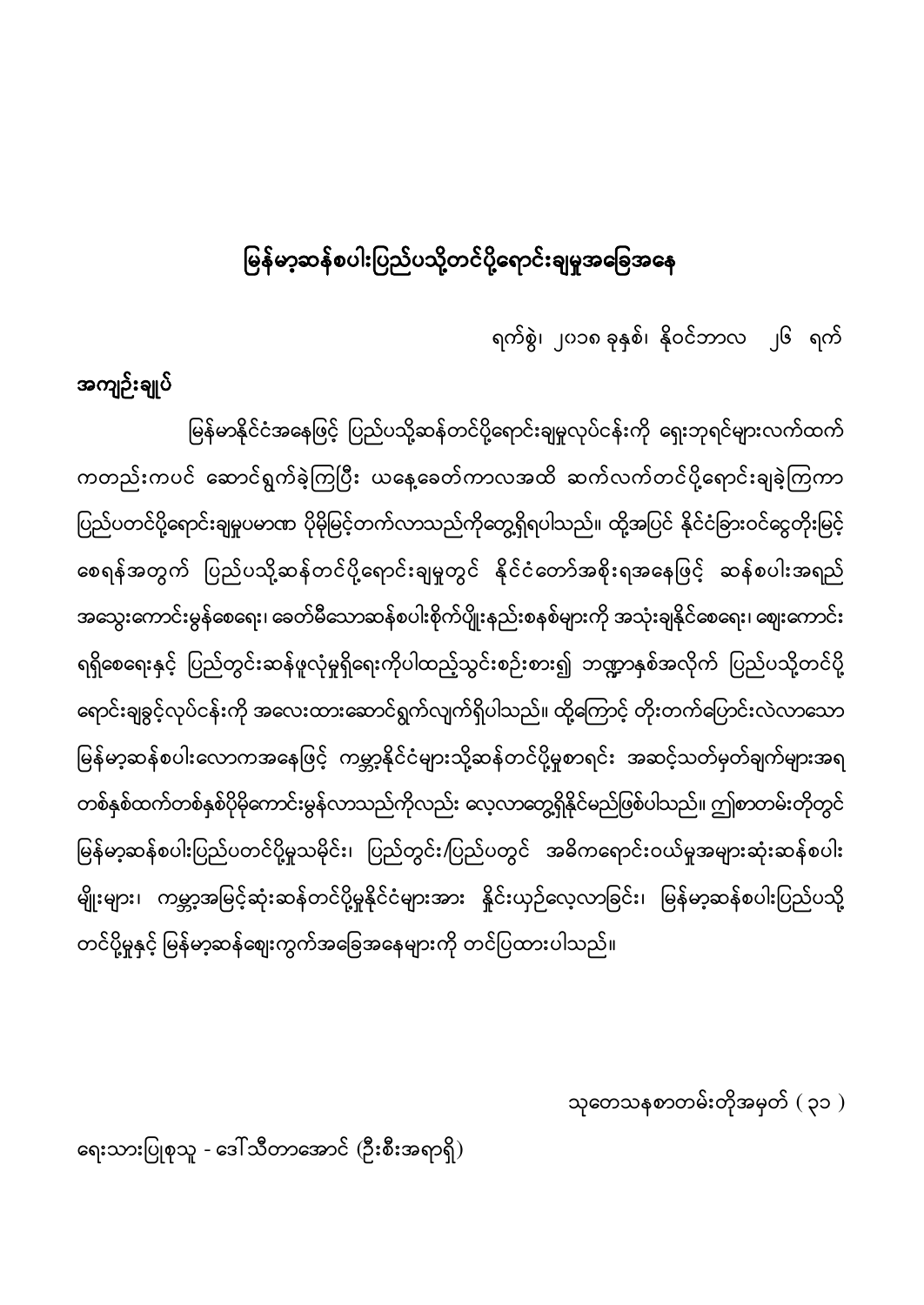| စဉ်                     | အကြောင်းအရာ                                                                     | စာမျက်နှာ |
|-------------------------|---------------------------------------------------------------------------------|-----------|
| <b>UC</b>               | နိဒါန်း                                                                         | ၃         |
| $\overline{\mathbf{u}}$ | မြန်မာ့ဆန်စပါး ပြည်ပတင်ပို့မှုသမိုင်း                                           | ၄         |
| <b>IIÇ</b>              | ပြည်တွင်းဈေးကွက်တွင်အဓိကရောင်းဝယ်မှုအများဆုံးဆန်စပါးမျိုးများ                   | ၅         |
| ÇII                     | ပြည်ပသို့ တင်ပို့ရောင်းချသောဆန်စပါးမျိုးများ                                    | ၅         |
| ၅။                      | ဆန်အဆင့်အတန်းများအလိုက် အရည်အသွေးသတ်မှတ်ချက်များ                                | િ         |
| ၆။                      | ကမ္ဘာ့အမြင့်ဆုံးဆန်တင်ပို့မှုနိုင်ငံများနှင့်  ၎င်းတို့၏အဆင့်သတ်မှတ်ချက်များအား | ၉         |
|                         | နိူင်းယှဉ်လေ့လာခြင်း                                                            |           |
| 7 <sub>II</sub>         | မြန်မာနိုင်ငံမှဆန်တင်ပို့သည့်နိုင်ငံများစာရင်း                                  | ၁၁        |
| ၈။                      | ဘဏ္ဍာနှစ်အလိုက်ပြည်ပသို့ဆန်တင်ပို့မှုအခြေအနေ                                    | ၁၈        |
| ၉။                      | ဉရောပသမဂ္ဂဆန်ဈေးကွက်                                                            | ၁၈        |
| 110C                    | ဉရောပသမဂ္ဂနိုင်ငံများသို့ ဆန်တင်ပို့သည့်နိုင်ငံများ                             | ၁၉        |
| <b>IICC</b>             | ကမ္ဘာ့ဆန်အများဆုံးတင်ပို့သည့်နိုင်ငံဖြစ်ရန်ဆောင်ရွက်နေမှုများ                   | ၂၀        |
| ၁၂။                     | မြန်မာ့ဆန်ပြည်ပသို့ ပိုမိုတင်ပို့နိုင်မည့်အခြေခံအချက်များ                       | ္၂၁       |
| ၁၃။                     | ပြည်ပဆန်တင်ပို့မှု အခြေအနေတည်ငြိမ်နိုင်ရေး ဆောင်ရွက်သင့်သည့်အစီအစဉ်များ         | JJ        |
| oç။                     | ပြည်ပသို့ဆန်တင်ပို့မှုနှင့် မြန်မာ့ဆန်ဈေးကွက်အခြေအနေ                            | ၂၃        |
| ၁၅။                     | နိဂုံး                                                                          | ၂၆        |

မာတိကာ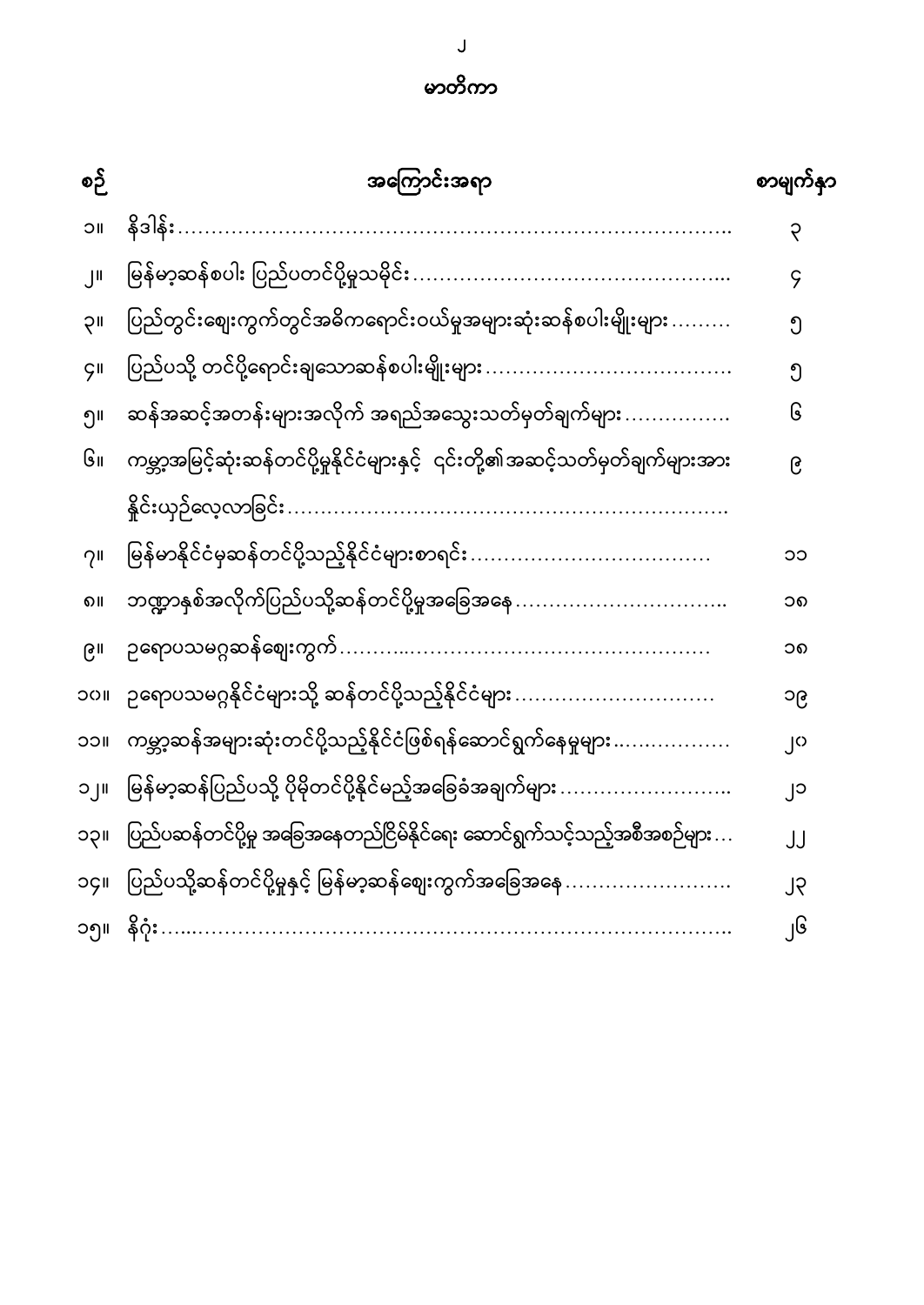နိုဒါန်း

၁။ မြန်မာနိုင်ငံသည် နေပြည်တော်ပြည်ထောင်စုနယ်မြေ၊ ပြည်နယ်နှင့်တိုင်းဒေသကြီး (၁၄) ခု တို့ဖြင့်ဖွဲ့စည်းထားကာ တိုင်းရင်းသားလူမျိုးစု(၁၀၀)ကျော်ပါဝင်သည့် လူဦးရေ ၅၄ သန်းခန့်နေထိုင် လျက်ရှိပြီး မြေဧရိယာ ၆၇၆၅၇၈ စတုရန်းကီလိုမီတာ ကျယ်ဝန်းပါသည်။ စိုက်ပျိုးရေးကို အဓိက ထား၍ပြုလုပ်သော ဂေဟဇုန် (၃) ခုမှာ မြစ်ဝကျွန်းပေါ် ဒေသ၊ အလယ်ပိုင်းအပူပိုင်းဇုန်နှင့် တောင်ပေါ် ဒေသများဖြစ်ပါသည်။ အနောက်တောင်ပိုင်းမြစ်ဝကျွန်းပေါ် ဒေသတွင် လူဦးရေ ၂၂ သန်းခန့်နေထိုင် လျက်ရှိပြီး အထူးသဖြင့် မိုးရာသီကာလတွင် ဆန်စပါးစိုက်ပျိုးထုတ်လုပ်ခြင်းကို အဓိကထား၍ လုပ်ဆောင် ကြပါသည်။ အလယ်ပိုင်းအပူပိုင်းဇုန်တွင် လူဦးရေ ၁၉ သန်းခန့်နေထိုင်လျက်ရှိပြီး မိုးနည်းရပ်ဝန်း ဒေသဖြစ်သည်နှင့်အားလျော်စွာ မိုးရေနှင့်ရေသွင်းစိုက်ပျိုးရေးအပေါ်တွင်မူတည်၍ ဆန်စပါး၊ ဆီထွက် သီးနှံများနှင့်ပဲမျိုးစုံစိုက်ပျိုးထုတ်လုပ်လျက်ရှိကြပါသည်။ တောင်ပေါ်ဒေသတွင် လူဦးရေ၆.၅ သန်းခန့် နေထိုင်ကြပြီး မိုးကောင်းသောက်စပါး၊ စားပင်သီးနှံအမျိုးမျိုး၊ ဥယျာဉ်ခြံသီးနှံများ၊ ပြောင်းဖူးနှင့်ပဲ အမျိုးမျိုးစသည်တို့အား စိုက်ပျိုးလုပ်ကိုင်ကြပါသည်။ မြန်မာနိုင်ငံတွင် အလုပ်အကိုင်အားလုံး၏ ၅၆ ရာခိုင်နှုန်းမှာ စိုက်ပျိုးရေးကဏ္ဍဖြစ်ပါသည်။ ပြည်ပပို့ကုန်တန်ဖိုးစုစုပေါင်း၏ ၂၅ ရာခိုင်နှုန်းခန့်မှာလည်း စိုက်ပျိုးရေးကဏ္ဍမှဖြစ်ပါသည်။ မြန်မာနိုင်ငံ၏နှစ်စဉ်ဂျီဒီပီ ${\rm (GDP)}$ ညွှန်းကိန်းအရ လယ်ယာစိုက်ပျိုးရေး ကဏ္ဍမှရရှိသောဝင်ငွေမှာ ၃၀ ရာခိုင်နူန်းရှိပါသည်။ ထိုကြောင့် လယ်ယာကဏ္ဍဖွံ့ဖြိုးတိုးတက်ရေးသည် မြန်မာနိုင်ငံအတွက်ပဓာနကျသည့် ကဏ္ဍတစ်ရပ်ပင်ဖြစ်ပါသည်။°ထို့အပြင်စပါးသီးနှံသည် နိုင်ငံတော်၏ အဓိကစားနပ်ရိက္ခာဖြစ်ပြီး အာဆီယံဒေသအတွင်း ဆန်စားသုံးမှုအမြင့်ဆုံးနိုင်ငံလည်း ဖြစ်သောကြောင့် လူဦးရေတိုးတက်လာသည်နှင့်အမျှ စားသုံးမှုဖူလုံရန်နှင့် ပြည်ပတင်ပို့မှုမှ နိုင်ငံခြားဝင်ငွေပိုမိုရရှိစေရန် ဆန်စပါးထုတ်လုပ်မှုတိုးတက်ရေးကို အလေးထားဆောင်ရွက်လျက်ရှိပါသည်။ ဆန်စပါးထုတ်လုပ်မှု တိုးတက်စေရန် စိုက်ပျိုးဧရိယာများတိုးချဲ့လာပြီး ၂၀၁၅ - ၂၀၁၆ ခုနှစ်မှစတင်၍ မိုးစပါး၊ နွေစပါး စုစုပေါင်းစိုက်ဧက ၁၇ သန်းကျော်အထိ တိုးချဲ့စိုက်ပျိုးလာကြပါသည်။ <sup>၂</sup>

 $\overline{\phantom{a}}$ 

 $\ddot{\phantom{0}}$ 

http://www.doa.gov.mm/doa/index.php?route=product/product&path=33\_66&product\_id=380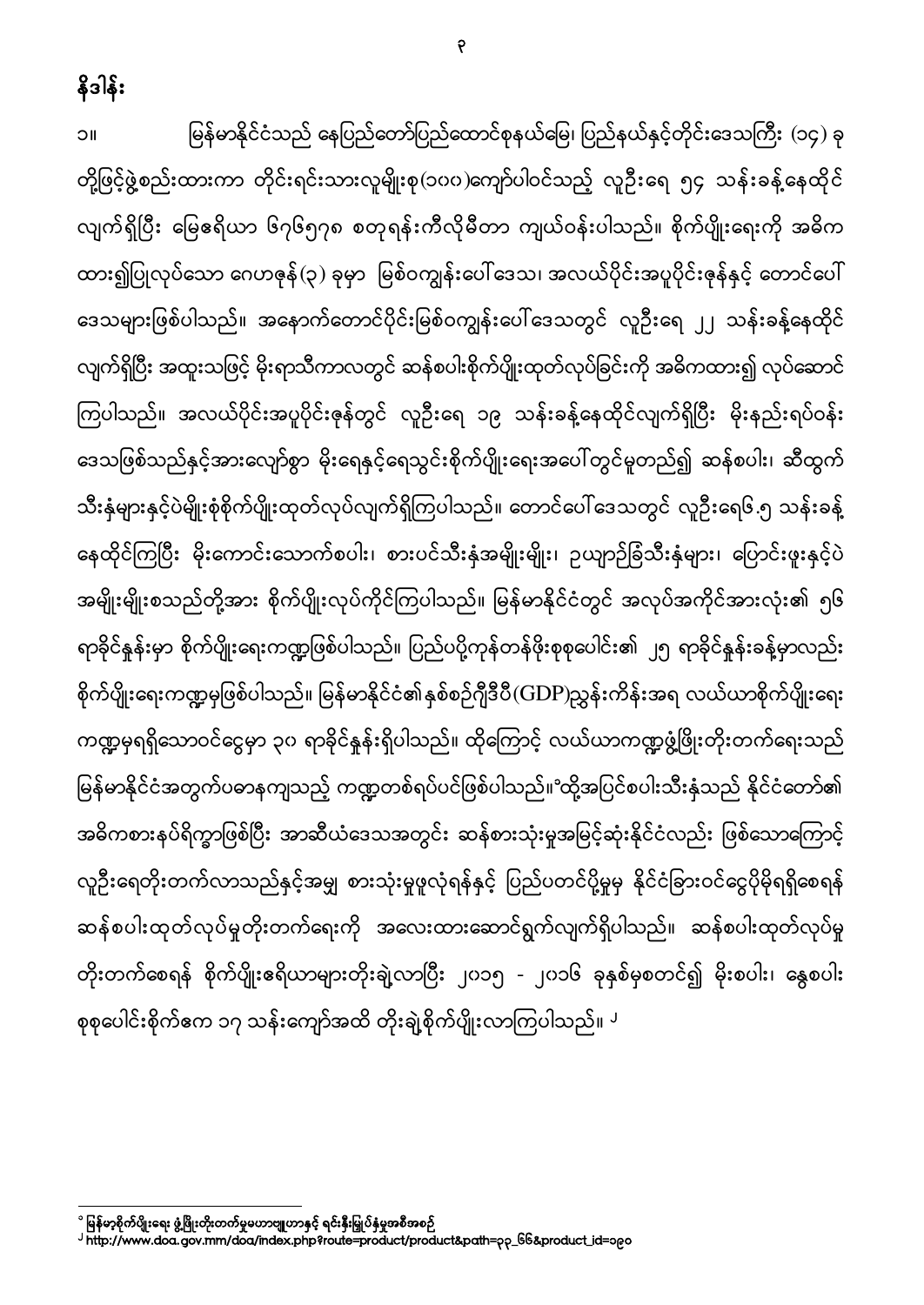မြန်မာ့ဆန်စပါး ပြည်ပတင်ပို့မှုသမိုင်း<sup>န</sup>

၂။ ဆန်စပါးသည် မြန်မာနိုင်ငံ၏ အဓိကစားနပ်ရိက္ခာ (Staple Food) ဖြစ်ပါသည်။ နိုင်ငံ တိုင်းတွင် အဓိကစားနပ်ရိက္ခာ (Staple Food) ကိုအလေးအနက်ထားကိုင်တွယ်ကြပြီး အချို့သော နိုင်ငံများတွင် Political crop ဟုပင် တင်စားခေါ်ဝေါ်ကြပါသည်။ သမိုင်းအထောက်အထားများအရ ဗိဿနိုးမြို့ဟောင်း၌ စပါးခွံပါသည့်အုတ်ကိုတွေ့ရှိရပြီး ဟန်လင်းမြို့ဟောင်း၊ သရေခေတ္တရာမြို့ဟောင်း များတွင် ရိက္ခာဖူလုံရန်အတွက်စပါးစိုက်ပျိုးသည့် အထောက်အထားများတွေ့ရှိသည်ဟု သိရှိရပါသည်။ ထို့ကြောင့် လွန်ခဲ့သည့်နှစ်ပေါင်း၂၀ဝ၀ကျော်ကတည်းက မြန်မာနိုင်ငံ၌ဆန်စပါးများကို စိုက်ပျိုးစားသောက်သည့် အလေ့အထရှိခဲ့ကြောင်းလေ့လာသိရှိရပါသည်။

၃။ ပြည်ပသို့ဆန်စပါးတင်ပို့မှုကို ဟံသာဝတီခေတ်(၁၂၈၇-၁၅၃၉)ကတည်းကပင် ဆန်စပါးများ တင်ပို့ရောင်းချကြောင်းသိရှိရပါသည်။ ၁၇ရာစု၌ ဒတ်ချ်လူမျိုးများသည် ရခိုင်၊ အင်းဝနှင့် ပဲခူးဈေးကွက် များမှ ဆန်စပါးဝယ်ယူခဲ့သည်ဟုသိရှိရပါသည်။ အများဆုံးတင်ပို့သည့်ဒေသများမှာ မလက္ကာ၊ ဂျာဗားနှင့် ဆူမတြားဒေသများဖြစ်ပြီး မြန်မာ့ဆန်စပါးသည် လွန်ခဲ့သောနှစ်ပေါင်း ၅၀ဝ ခန့်ကတည်း ကပင် ပင်လယ်ရပ်ခြားတိုင်းပြည်များသို့ရောင်းချနေပြီဟုဆိုနိုင်ပါသည်။

၄။ ကိုလိုနီခေတ်၊ အင်္ဂလိပ် - မြန်မာ ပထမစစ်ပွဲ (၁၈၂၄-၂၅)အပြီးတွင် နိုင်ငံခြားကုမ္ပဏီ များသည် စစ်တွေဆိပ်ကမ်းမှပြည်ပသို့ဆန်စပါးတင်ပို့မှုကို စတင်ခဲ့ကြပါသည်။ ၁၉၀ဝ ပြည့်နှစ်၌ ဆန်တန်ချိန်နှစ်သန်းကျော်အထိ ပိုမိုတင်ပို့နိုင်ခဲ့ပါသည်။ ကိုလိုနီခေတ်တွင် ဆန်စပါးဖွံ့ဖြိုးရေးအတွက် သယ်ယူပို့ဆောင်ရေးကဏ္ဍတွင် ရေလမ်း(တူးမြောင်းများအပါအဝင်)၊ ရထားလမ်းများကို အဓိကထား၍ အသုံးပြုခဲ့ပါသည်။ ၁၉၂၇-၂၈ ခုနှစ်တွင် ကမ္ဘာ့ဆန်ဈေးကွက်၏ ၄၀ ရာခိုင်နှုန်းကို ထိန်းချုပ်နိုင်ခဲ့ပြီး ကမ္ဘာ့နံပါတ် ၁ ဆန်တင်ပို့သည့်နိုင်ငံအဖြစ် ရပ်တည်နိုင်ခဲ့ပါသည်။ အင်္ဂလိပ် - မြန်မာပထမစစ်ပွဲမှစတင်၍ ကိုလိုနီခေတ် ၁၉၃၀ ပြည့်နှစ်အထိ နိုင်ငံခြားသားပိုင်ဆန်ကုမ္ပဏီကြီးများ ဈေးကွက်လက်ဝါးကြီးအုပ် ခြယ်လှယ်ခဲ့ရာမှအကျိုးဆက်အနေဖြင့် ပြည်တွင်းဆန်စပါးဈေးများ အလွန်အမင်းကျဆင်းလာခဲ့ပြီး ĺ သာယာဝတီခရိုင်တွင် ဆရာစံဦးဆောင်သည့် တောင်သူလယ်သမားအရေးတော်ပုံကြီး ပေါ်ပေါက်လာခဲ့ရပါ သည်။

 3 https://www.commerce.gov.mm - ၊ page 3 -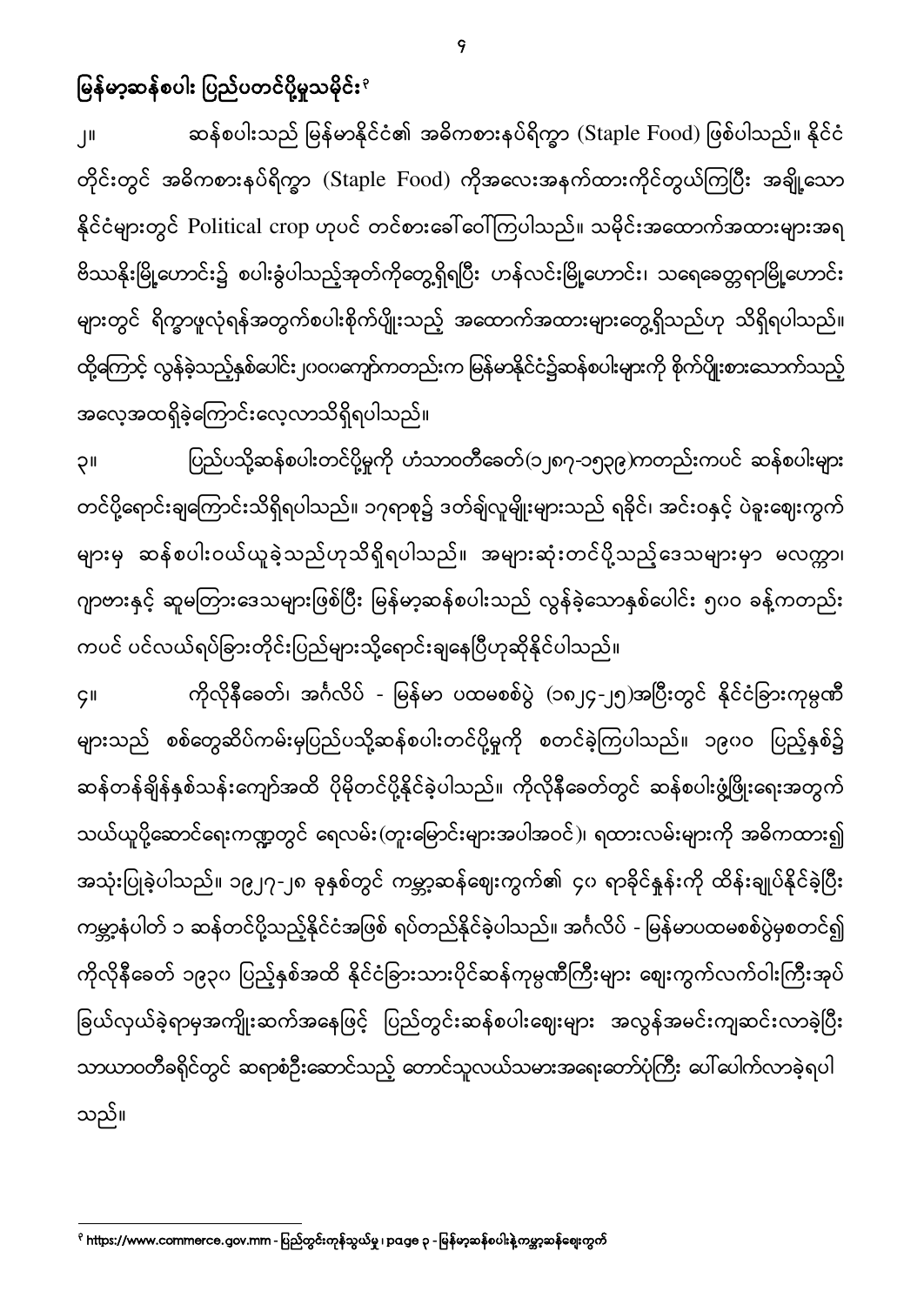$\overline{0}$ 

၅။ ထွတ်လပ်ရေးရပြီးခေတ်တွင် ပြည်ပသို့ဆန်တင်ပို့မှုသည် တန်ချိန် ၁ သန်းနှင့် ၂ သန်း အကြားတင်ပို့နိုင်ခဲ့ရာ ၁၉၆၅-၆၆ ခုနှစ်အထိ ၁ သန်းကျော်တင်ပို့နိုင်ခဲ့ပါသည်။ ၁၉၈၇ - ၈၈ ခုနှစ်တွင် လည်း ဆန်စပါးကဏ္ဍတွင် သမဝါယမကဏ္ဍသို့ တိုက်ရိုက်ကိုင်တွယ်စေခဲ့ရာ ဆန်ပြတ်လပ်မှုများဖြစ်ခဲ့ပြီး ပြည်သူများစားရေးအခက်အခဲရှိလာပါသည်။ ၁၉၈၉ ခုနှစ်နောက်ပိုင်း ပြည်တွင်းတွင်လွတ်လပ်စွာ ရောင်းဝယ်ခွင့်ပြုခဲ့ပါသည်။ ၂၀၀၃ ခုနှစ်၊ ဧပြီလ ၂၃ ရက်နေ့တွင် နိုင်ငံတော်၏ဆန်စပါးရောင်းဝယ်မှု မူဝါဒသစ်ကိုကြေညာ၍ ၂၀ဝ၃-၂၀ဝ၄ ခုနှစ်စပါးရာသီမှစပြီး အစိုးရမှတိုက်ရိုက်ဝယ်ယူခြင်းမပြုတော့ဘဲ ပုဂ္ဂလိကသို့လွတ်လပ်စွာရောင်းဝယ်ဖောက်ကားခွင့်ပြုခဲ့ပါသည်။ ၂၀၁၁-၂၀၁၂ ဘဏ္ဍာနှစ်တွင် နယ်စပ် ဒေသမှတင်ပို့ခြင်းကိုပါ တရားဝင်ခွင့်ပြုပေးခဲ့ရာ ဆန်တန်ချိန် ၁ ဒသမ ၄ သန်းအထိတင်ပို့နိုင်ခဲ့ပြီး ယခုနှစ် ၂၀၁၇-၂၀၁၈ ဘဏ္ဍာနှစ်အတွင်း တန်ချိန် ၃ ဒသမ ၂ သန်းကျော်တင်ပို့နိုင်ခဲ့၍ ယခုဘဏ္ဍာနှစ် တင်ပို့နိုင်မှုသည် ၁၉၃၄-၃၅ ခုနှစ်နောက်ပိုင်း နှစ်ပေါင်း ၈၃ နှစ်အတွင်း အများဆုံးစံချိန်တင်တင်ပို့နိုင်မှု ဖြစ်ပါသည်။ I

# ပြည်တွင်းဈေးကွက်တွင် အဓိကရောင်းဝယ်မှုအများဆုံးဆန်စပါးမျိုးများ $^{\circ}$

ပြည်တွင်းဈေးကွက်တွင် အဓိကရောင်းဝယ်မှုအများဆုံးဆန်စပါးမျိုးများမှာ အောက်ပါအတိုင်း  $G<sub>II</sub>$ ဖြစ်ပါသည် -

> $($ က) မနောသုခ၊ (ခ) ဆင်းသုခ၊ (ဂ) ရွှေသွယ်ရင်၊ (ဃ)

### ပြည်ပသို့ တင်ပို့ရောင်းချသောဆန်စပါးမျိုးများ<sup>၅</sup>

 $\overline{a}$ 

၇။ ပြည်ပသို့တင်ပို့ရောင်းချသော ဆန်စပါးမျိုးများမှာ အောက်ပါအတိုင်းဖြစ်ပါသည် - $($ က) ငစိန်၊ (ခ) ပေါ်ဆန်း၊ (ဂ) ကောက်ညှင်း၊

<sup>&</sup>lt;sup>9</sup> http://www.doa.gov.mm/doa/index.php?route=product/product&path=<sub>??</sub>\_66&product\_id=0<sub>6</sub>0

<sup>&</sup>lt;sup>3</sup> http://www.doa.gov.mm/doa/index.php?route=product/product&path= $\rho\rho$ \_66&product\_id=0 $e$ o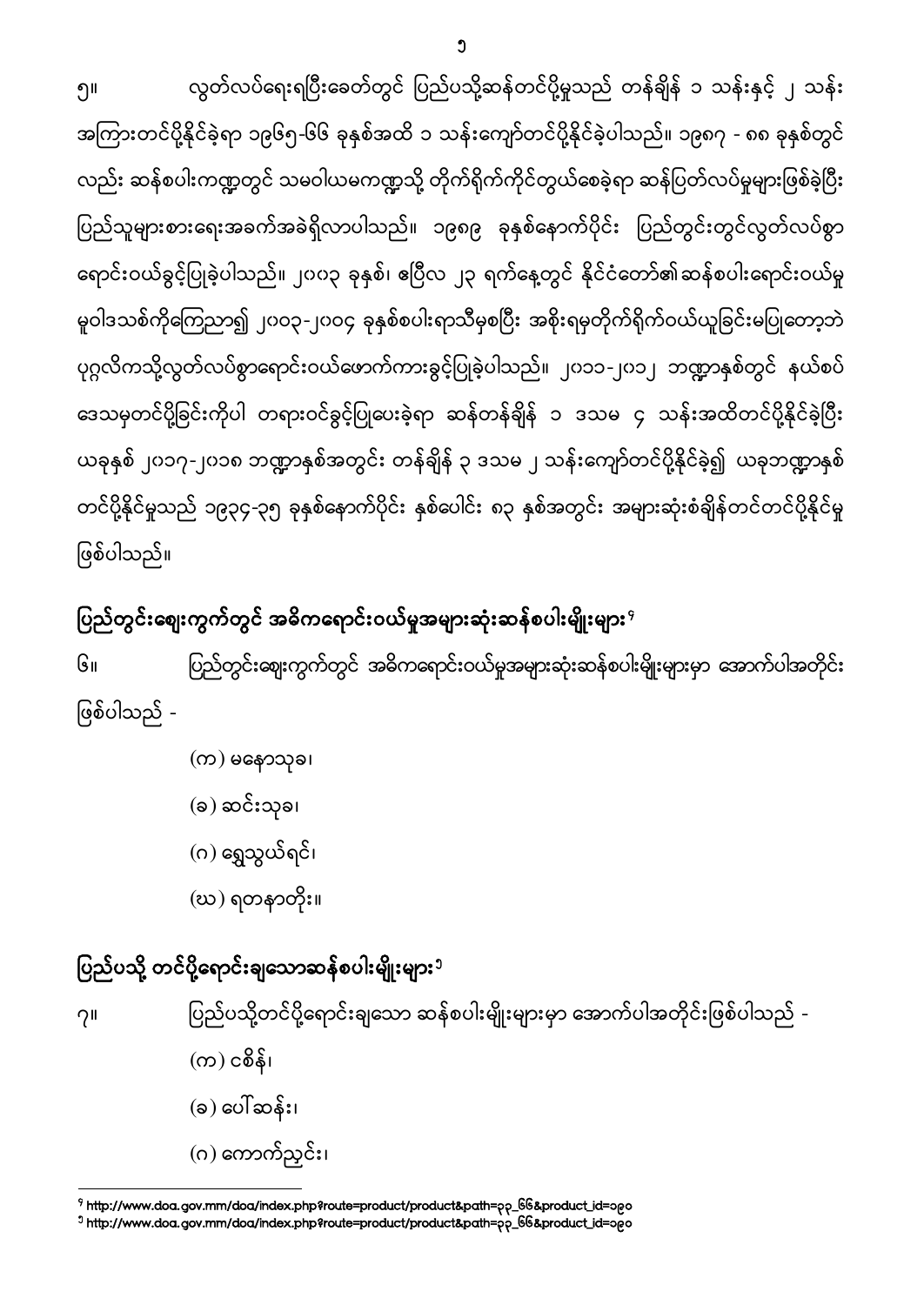(ဃ) (င) ဆင်းသွယ်လတ်၊  $\mathfrak{so}$ ) ဧရာမင်း။

အဆိုပါဆန်စပါးများကို နိုင်ငံတကာစံချိန်စံညွှန်းနှင့်အညီ အရည်အသွေးပြည့်မီသည့် ၈ စပါးမျိုးများစိုက်ပျိုးထုတ်လုပ်နိုင်ရန်အတွက် GAP နည်းလမ်းများကို လိုက်နာကျင့်သုံးဆောင်ရွက် ရန်လိုအပ်ပါသည်။<sup>၆</sup>

## ဆန်အဆင့်အတန်းများအလိုက် အရည်အသွေးသတ်မှတ်ချက်များ

၉။ မြန်မာနိုင်ငံတွင်ပြည်ပသို့ဆန်များတင်ပို့ရောင်းချရာ၌ အောက်ပါအတိုင်း ဆန်အဆင့် အတန်းများအလိုက် အရည်အသွေးများသတ်မှတ်ထားရှိပါသည် - <sup>?</sup>

|                | တန်းမြင့်ဆန်များ၏ ဆန်အဆင့်အတန်းအလိုက် အရည်အသွေးများ |      |               |                |                |             |                |          |
|----------------|-----------------------------------------------------|------|---------------|----------------|----------------|-------------|----------------|----------|
| N <sub>o</sub> | Quality                                             | Head | <b>Big</b>    | <b>Brokens</b> | <b>Small</b>   | Allowance   | <b>Milling</b> | Moisture |
|                |                                                     | Rice | <b>Broken</b> |                | <b>Brokens</b> | of Paddy    | Degree         | Content  |
| $\circ$        | <b>EMATA</b>                                        | 98%  |               | 2%             |                | 10grains/kg | Extra Well     | 14%      |
|                | <b>SUPER 100%</b>                                   |      |               |                |                |             | Milled         | max      |
| J              | <b>ZEER</b>                                         | 95%  | 3%            | 2%             |                | 15grains/kg | Extra Well     | 14%      |
|                | <b>SUPER 100%</b>                                   |      |               |                |                |             | Milled         | max      |
| Ş              | PAWSAN/                                             | 95%  | 5%            |                |                | 15grains/kg | Extra Well     | 14%      |
|                | <b>NGAKYWE</b>                                      |      |               |                |                |             | Milled         | max      |
|                | <b>SUPER 100%</b>                                   |      |               |                |                |             |                |          |
| 9              | <b>LOONZAIN</b>                                     | 95%  | 4%            | $1\%$          | $1\%$          | 2%          | Husked         | 14%      |
|                | 100%                                                |      |               |                |                |             |                | max      |
| ၅              | <b>LONG</b>                                         | 96%  | 4%            | $0\%$          |                | 17grains/kg | Extra Well     | 14.50%   |
|                | BOILED 100%                                         |      |               |                |                |             | Milled         |          |
| િ              | LOONZAIN 5%                                         | 95%  |               | 5%             |                | 5%          | Husked         | 14%      |
|                |                                                     |      |               |                |                |             |                | max      |
| $\gamma$       | LOONZAIN 10%                                        | 90%  | 18%           | $10\%$         |                | $1\%$       | Husked         | 14%      |
|                |                                                     |      |               |                |                |             |                | max      |

<sup>—&</sup>lt;br><sup>6</sup> http://www.doa.gov.mm/doa/index.php?route=product/product&path=၃၃\_66&product\_id=၁၉၀<br><sup>?</sup> စီးပွားရေးနှင့်ကူးသန်းရောင်းဝယ်ရေးဝန်ကြီးဌာန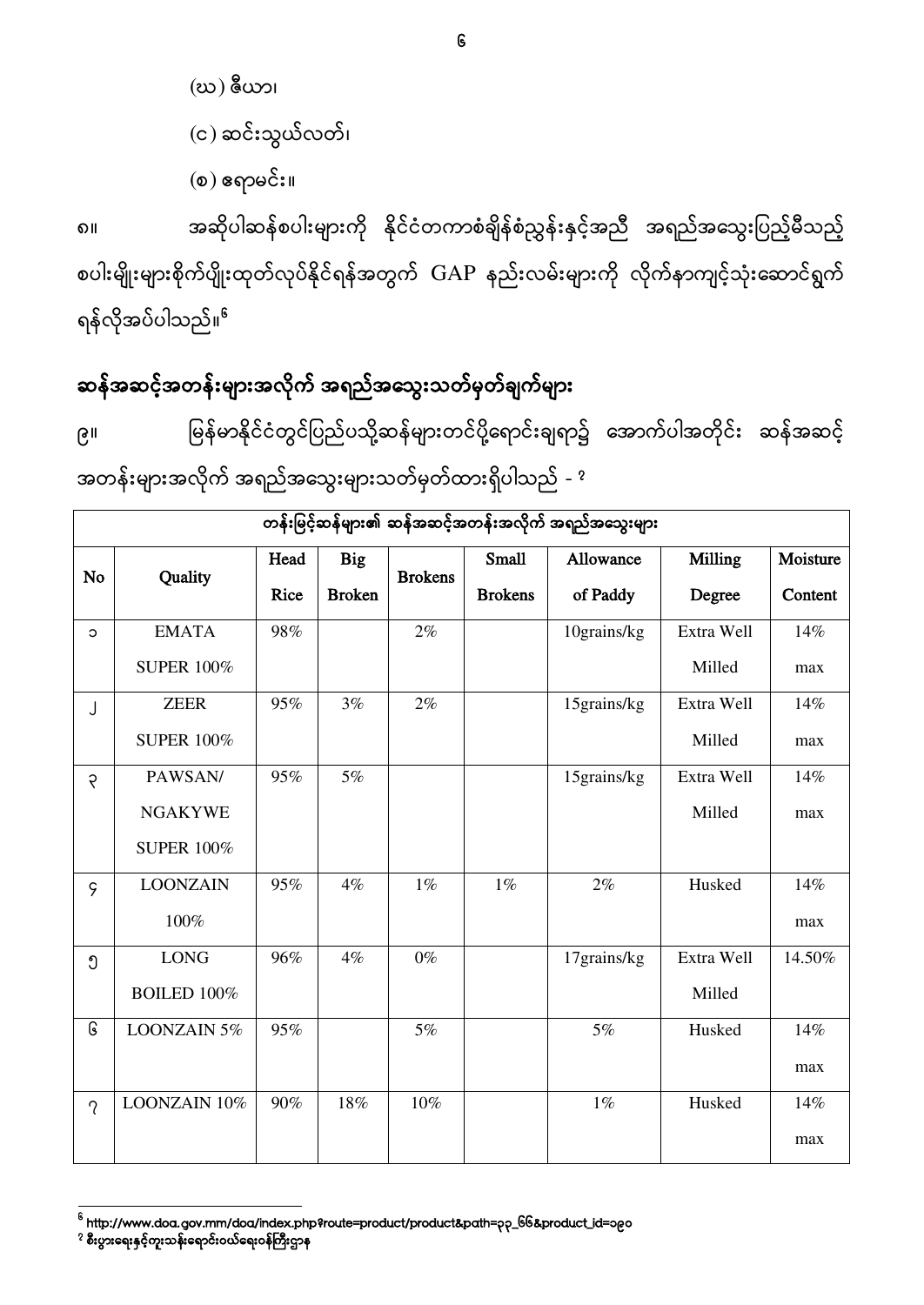|                 | တန်းမြင့်ဆန်များ၏ ဆန်အဆင့်အတန်းအလိုက် အရည်အသွေးများ |             |               |                |                |               |             |          |  |  |
|-----------------|-----------------------------------------------------|-------------|---------------|----------------|----------------|---------------|-------------|----------|--|--|
|                 |                                                     | Head        | <b>Big</b>    |                | Small          | Allowance     | Milling     | Moisture |  |  |
| <b>No</b>       | Quality                                             | <b>Rice</b> | <b>Broken</b> | <b>Brokens</b> | <b>Brokens</b> | of Paddy      | Degree      | Content  |  |  |
| $\Omega$        | <b>LONG</b>                                         | 80%         | $10\%$        | $10\%$         |                | 4grains/100CC | Well Milled | 14.50%   |  |  |
|                 | <b>BOILED 10%</b>                                   |             |               |                |                |               |             |          |  |  |
| ၉               | <b>ZEER</b>                                         | 78%         | $15 -$        | $3 - 10%$      |                | $22 - 33$     | Well Milled | 14%      |  |  |
|                 | SUPER $5%$                                          |             | $17\%$        |                |                | grains/kg     |             | max      |  |  |
| $\overline{O}O$ | <b>ZEER</b>                                         | 75%         | $13-$         | $8 - 12%$      |                | $25 - 35$     | Well Milled | $14\%$   |  |  |
|                 | <b>SUPER 10%</b>                                    |             | 17%           |                |                | grains/kg     |             | max      |  |  |
| ၁၁              | <b>ZEER</b>                                         | 70%         | $13 -$        | 13-17%         | 0.10%          | $30 - 40$     | Well Milled | 14%      |  |  |
|                 | <b>MYANMAR</b>                                      |             | 17%           |                |                | grains/kg     |             | max      |  |  |
|                 | 15%                                                 |             |               |                |                |               |             |          |  |  |

အထက်ဖော်ပြပါဧယားအရ တန်းမြင့်ဆန်များ၏ ဆန်အဆင့်အတန်းအရည်အသွေး ၁၀ သတ်မှတ်ချက်တွင် ဧည့်မထစူပါ ၁၀၀ ရာခိုင်နှုန်းသည် အကောင်းဆုံးဆန်အမျိုးအစားဖြစ်ပြီး ဇီယာ မြန်မာ ၁၅ ရာခိုင်နှုန်းသည် အညံ့ဆုံးဖြစ်ကြောင်း လေ့လာတွေ့ရှိရပါသည်-

|           | ဧည့်မထနှင့်ငစိန်အုပ်စုဆန်များ၏ ဆန်အဆင့်အတန်းအလိုက် အရည်အသွေးများ |             |               |                |                |               |                |            |
|-----------|------------------------------------------------------------------|-------------|---------------|----------------|----------------|---------------|----------------|------------|
| <b>No</b> | Quality                                                          | Head        | <b>Big</b>    | <b>Brokens</b> | <b>Small</b>   | Allowance of  | <b>Milling</b> | Moisture   |
|           |                                                                  | <b>Rice</b> | <b>Broken</b> |                | <b>Brokens</b> | Paddy         | Degree         | Content    |
| C         | <b>EMATA</b>                                                     | 80%         | $13 -$        | $3 - 7%$       |                | 22-33         | Well Milled    | 14% max    |
|           | <b>SUPER 5%</b>                                                  |             | 17%           |                |                | grains/kg     |                |            |
| J         | <b>EMATA</b>                                                     | 75%         | $13 -$        | $8 - 12%$      |                | $25 - 35$     | Well Milled    | $14\%$ max |
|           | <b>SUPER 10%</b>                                                 |             | 17%           |                |                | grains/kg     |                |            |
| ę         | <b>EMATA</b>                                                     | 85%         |               | 15%            | 0.50%          | 25grains/kg   | Well Milled    | 14% max    |
|           | <b>MYANMAR</b>                                                   |             |               |                |                |               |                |            |
|           | 15%                                                              |             |               |                |                |               |                |            |
| 9         | <b>EMATA</b>                                                     | 60%         | $17 -$        | 18-23%         | 0.10%          | 4grains/100C  | Reasonably     | 14% max    |
|           | <b>MYANMAR</b>                                                   |             | 22%           |                |                | $\mathcal{C}$ | Well Milled    |            |
|           | 20%                                                              |             |               |                |                |               |                |            |
| ၅         | <b>EMATA</b>                                                     | 75%         | 35%           | 25%            | $(+) 2\%$      | 5grains/100C  | Reasonably     | $(+)14%$   |
|           | MYANMAR 25%                                                      |             |               |                |                | $\mathbf C$   | Well Milled    |            |

7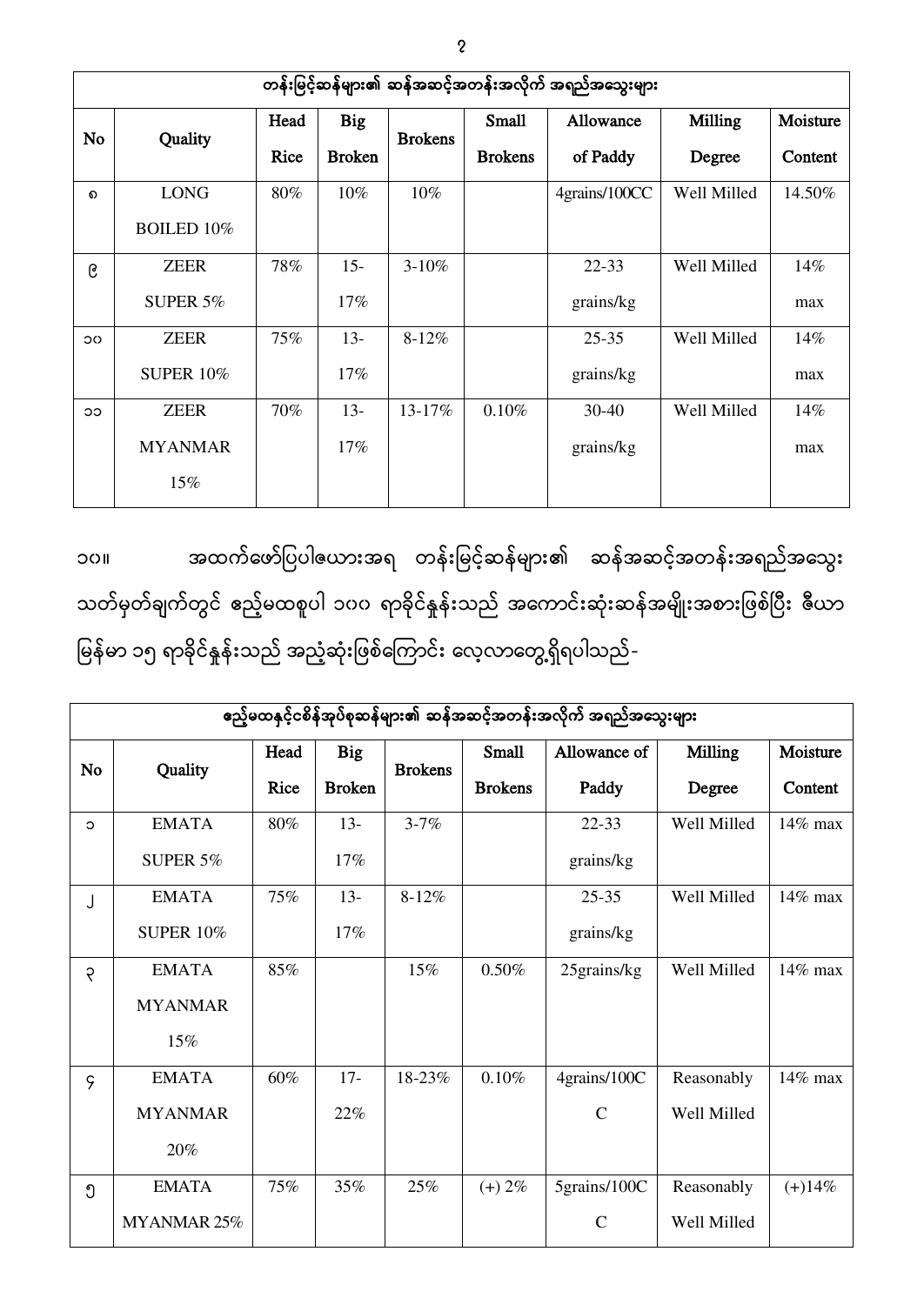|          | ဧည့်မထနှင့်ငစိန်အုပ်စုဆန်များ၏ ဆန်အဆင့်အတန်းအလိုက် အရည်အသွေးများ |             |               |                |                |                |             |          |  |
|----------|------------------------------------------------------------------|-------------|---------------|----------------|----------------|----------------|-------------|----------|--|
| No       | Quality                                                          | Head        | <b>Big</b>    | <b>Brokens</b> | <b>Small</b>   | Allowance of   | Milling     | Moisture |  |
|          |                                                                  | <b>Rice</b> | <b>Broken</b> |                | <b>Brokens</b> | Paddy          | Degree      | Content  |  |
| િ        | <b>EMATA</b>                                                     | 50%         | $10-$         | 30-40%         | 1.00%          | 6grains/100C   | Reasonably  | 14% max  |  |
|          | MYANMAR 35%                                                      |             | 20%           |                |                | $\mathcal{C}$  | Well Milled |          |  |
| $\gamma$ | <b>NGASEIN</b>                                                   | 75%         | $13 -$        | 8-12%          |                | $25 - 35$      | Well Milled | 14% max  |  |
|          | <b>SUPER 10%</b>                                                 |             | 17%           |                |                | grains/kg      |             |          |  |
| ᠗        | <b>NGASEIN</b>                                                   | 70%         | $13 -$        | 13-17%         | 0.10%          | $30 - 40$      | Well Milled | 14% max  |  |
|          | <b>MYANMAR</b>                                                   |             | 17%           |                |                | grains/kg      |             |          |  |
|          | 15%                                                              |             |               |                |                |                |             |          |  |
| ၉        | <b>NGASEIN</b>                                                   | 60%         | $12 -$        | 22-28%         | 0.50%          | 4grains/100C   | Reasonably  | 14% max  |  |
|          | <b>MYANMAR</b>                                                   |             | 18%           |                |                | $\mathcal{C}$  | Well Milled |          |  |
|          | 25%                                                              |             |               |                |                |                |             |          |  |
| ၁၀       | <b>NGASEIN</b>                                                   | 50%         | $10-$         | 30-40%         | 1.00%          | $\overline{4}$ | Reasonably  | 14% max  |  |
|          | <b>MYANMAR</b>                                                   |             | 20%           |                |                | grains/100C    | Well Milled |          |  |
|          | 35%                                                              |             |               |                |                | $\mathcal{C}$  |             |          |  |

(+) Not more than

(-) Not less than

အထက်ဖော်ပြပါယေားအရ ဧည့်မထနှင့်ငစိန်အုပ်စုဆန်များ၏ ဆန်အဆင့်အတန်း ၁၁ အရည်အသွေးသတ်မှတ်ချက်တွင် ဧည့်မထစူပါ ၅ ရာခိုင်နှုန်းသည် အကောင်းဆုံးဆန်အမျိုးအစား ဖြစ်ပြီး ငစိန်မြန်မာ ၃၅ ရာခိုင်နှုန်းသည် အညံ့ဆုံးဖြစ်ကြောင်း လေ့လာတွေ့ရှိရပါသည်။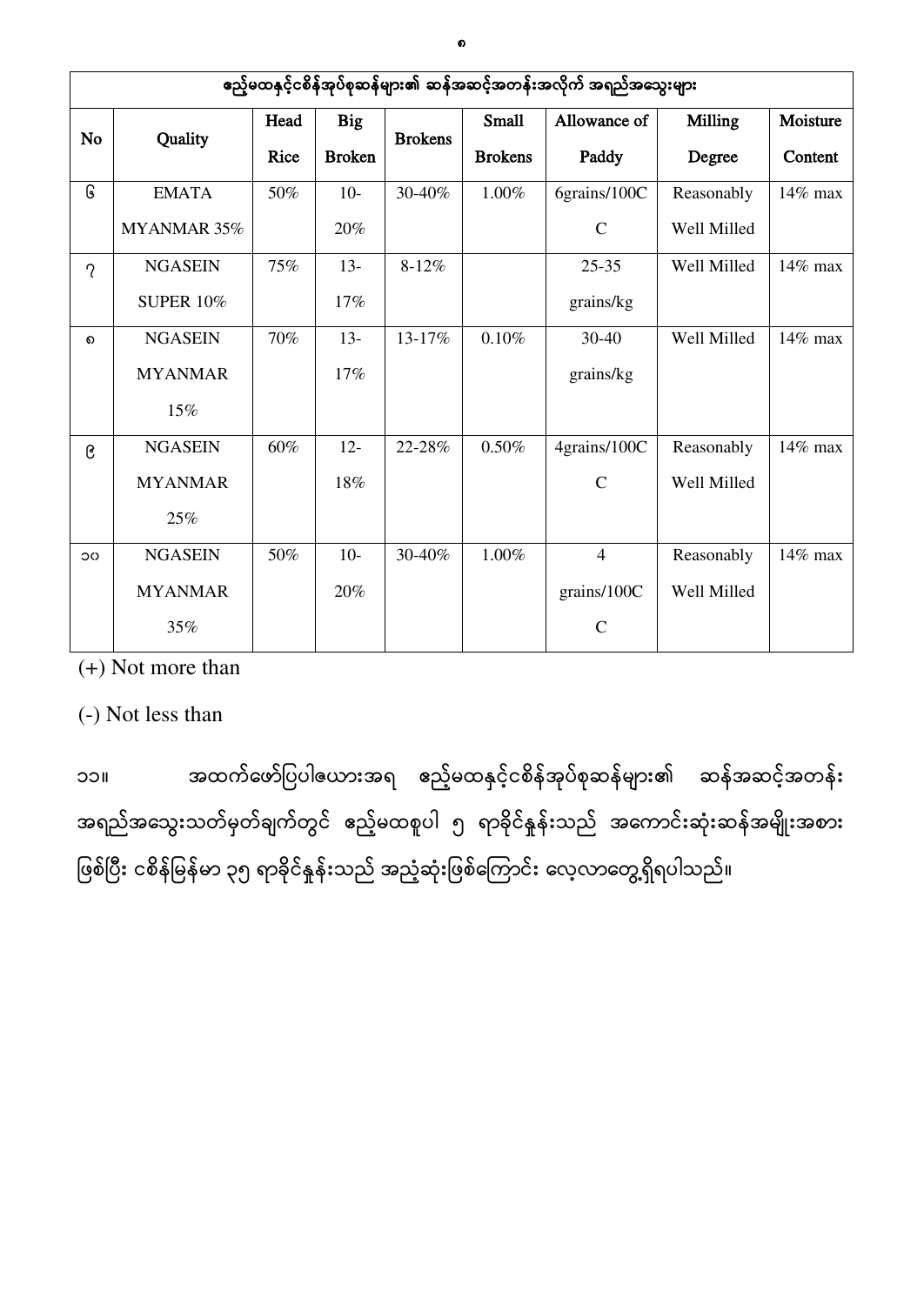က္ ၁၂။ ၂၀၁၁ ခုနှစ်တွင် ကမ္ဘာ့ဆန်တင်ပို့မှုအဆင့်သတ်မှတ်ချက်များအရ ထိုင်းနိုင်ငံသည် ဆန်တင်ပို့မှုအမြင့်ဆုံးအဆင့်ဖြစ်ပြီး မြန်မာနိုင်ငံအနေဖြင့် အဋ္ဌမနေရာ၌ရပ်တည်ခဲ့ပါသည်။ ၂၀၁၁ ခုနှစ်တွင် ကမ္ဘာ့အမြင့်ဆုံးဆန်တင်ပို့မှုနိုင်ငံ (၁၀) နိုင်ငံမှာ အောက်ပါအတိုင်းဖြစ်ပါသည်- '



ပုံ (၁) ကမ္ဘာ့အမြင့်ဆုံး ဆန်တင်ပို့မှုနိုင်ငံများစာရင်း (၂၀၁၁ ခုနှစ်)

၁၃။ ၂၀၁၂ ခုနှစ်တွင်လည်း ကမ္ဘာ့ဆန်တင်ပို့မှုအဆင့်သတ်မှတ်ချက်များအရ ထိုင်းနိုင်ငံ သည် ဆန်တင်ပို့မှုအမြင့်ဆုံးအဆင့်တွင် ဆက်လက်ရပ်တည်နေပြီး မြန်မာနိုင်ငံအနေဖြင့် ဆန်တင်ပို့မှု ထိပ်ဆုံး(၁၀) နိုင်ငံထဲတွင် မပါဝင်တော့ပေ။ ၂၀၁၂ ခုနှစ်စစ်တမ်းအရ ကမ္ဘာ့အမြင့်ဆုံး ဆန်တင်ပို့မှု နိုင်ငံ(၁၀) နိုင်ငံမှာ အောက်ပါအတိုင်းဖြစ်ပါသည် -



ပုံ (၂) ကမ္ဘာ့အမြင့်ဆုံး ဆန်တင်ပို့မှုနိုင်ငံများစာရင်း (၂၀၁၂ ခုနှစ်)

 $^{\circ}$  http://ricedevelopment.blogspot.com/ joo $\text{q/o}$ o/blog-post\_o $\text{o.htrl#more}$ 

 $\overline{\phantom{a}}$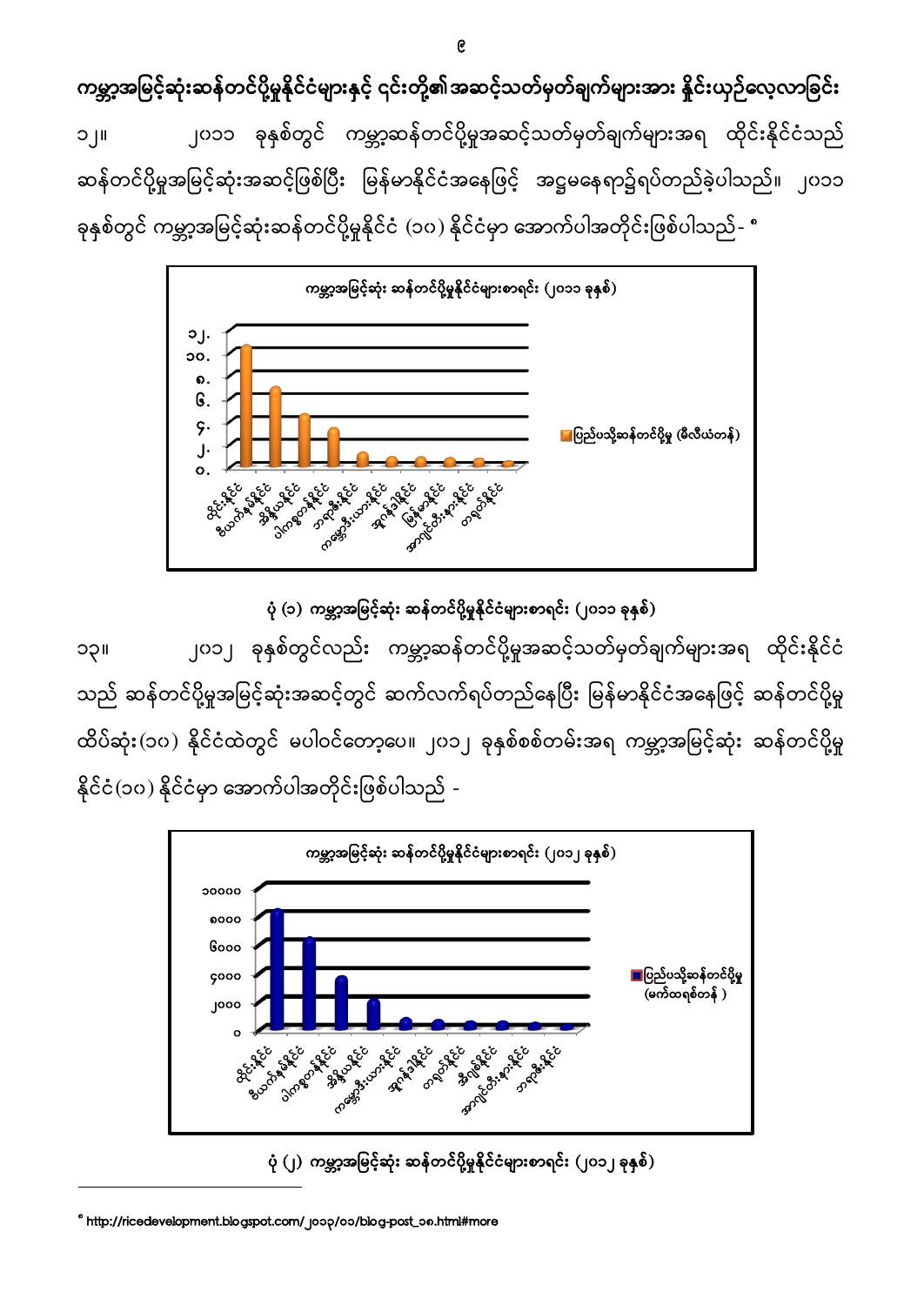၁၄ ၂၀၁၈ (၁၀) အတိုင်းဖြစ်ပါသည် - <sup>ဧ</sup>



ပုံ (၃) ကမ္ဘာ့အမြင့်ဆုံး ဆန်တင်ပို့မှုနိုင်ငံများစာရင်း (၂၀၁၈ ခုနှစ်)

၁၅။ ကမ္ဘာ့ဆန်ဈေးကွက်၌ ဆန်တင်ပို့သည့်နိုင်ငံများမှာ အရေအတွက်တိုးလျက်ရှိပါသည်။ ဘရာဇီးနိုင်ငံ၊ အီဂျစ်နိုင်ငံ၊ ရုရှားနိုင်ငံတို့သည်လည်း ဆန်ကိုတင်ပို့လျက်ရှိပါသည်။ အီဂျစ်နိုင်ငံနှင့် ဘရာဇီးနိုင်ငံတို့သည် ကမ္ဘာ့ဆန်တင်ပို့မှု ထိပ်တန်း(၁၀)နိုင်ငံထဲတွင် ပါဝင်လာခဲ့ပါသည်။ ထို့ကြောင့် မြန်မာနိုင်ငံအနေဖြင့် ကမ္ဘာ့ဆန်ဈေးကွက်ကို တင်ပို့နိုင်ရန်အတွက် ယှဉ်ပြိုင်မှုများ တိုးပွားလာခဲ့ပါသည်။ ŀ မြန်မာနိုင်ငံသည် ၁၉၆၀-၆၃ ခုနှစ်များတွင် ဆန်အများဆုံး တင်ပို့သောနိုင်ငံဖြစ်ခဲ့သည်။<sup></sup>ိ

 $\overline{a}$ 

<sup>&</sup>lt;sup>e</sup> https://www.indexmundi.com/agriculture/?commodity=milled-rice&graph=exports

<sup>&</sup>lt;sup>oo</sup> http://ricedevelopment.blogspot.com/ joop/oo/blog-post\_oo.html#more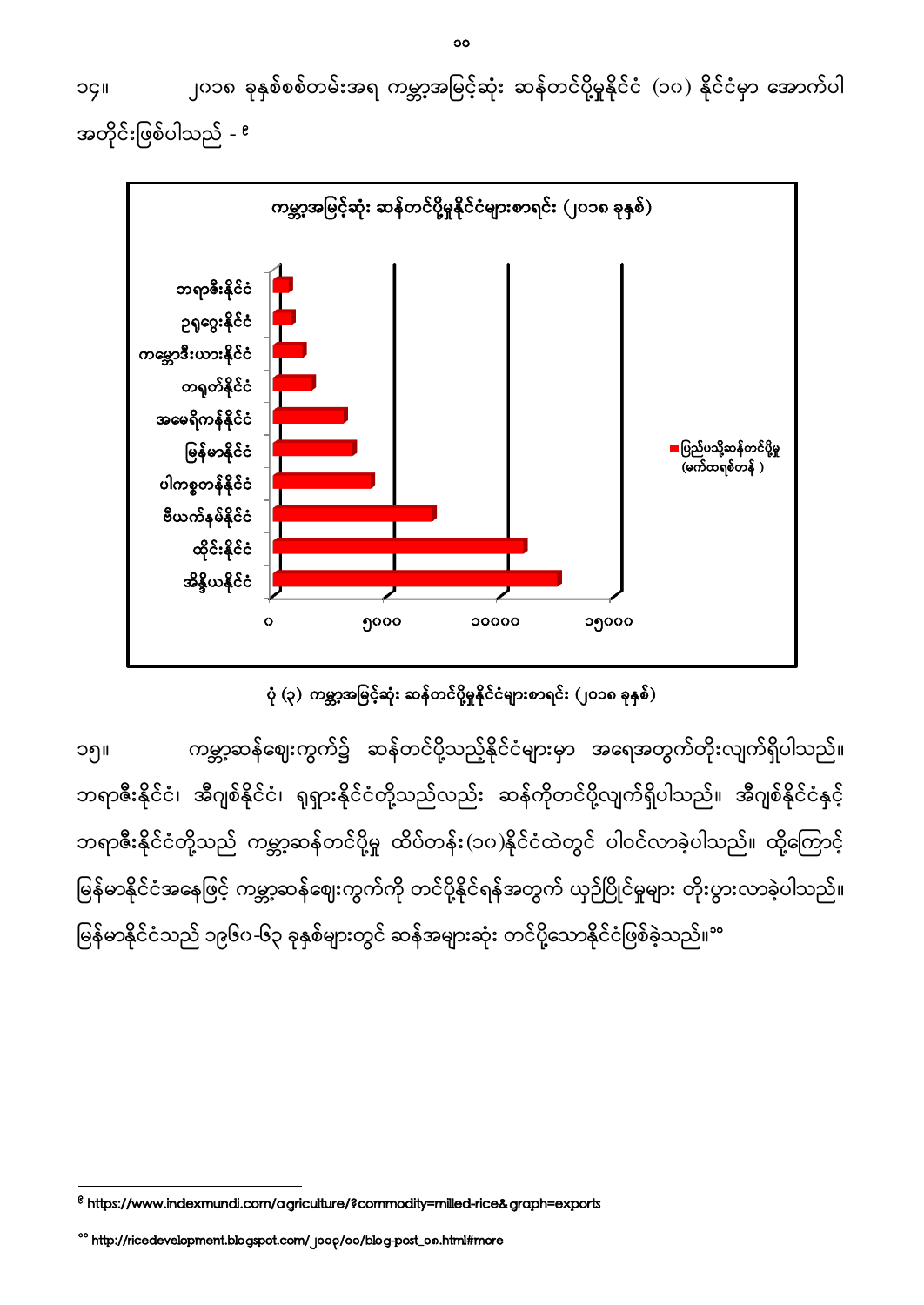#### မြန်မာနိုင်ငံမှဆန်တင်ပို့သည့်နိုင်ငံများစာရင်း I

၁၆။ ၂၀၁၅ ဘဏ္ဍာနှစ်မှ ၂၀၁၈ (၃၁.၈.၂၀၁၈) ဘဏ္ဍာနှစ်အထိ မြန်မာနိုင်ငံမှ နိုင်ငံပေါင်း (၁၁၂) နိုင်ငံသို့ ဆန်တင်ပို့ခဲ့ပြီး ၂၀၁၅ - ၂၀၁၈ ဘဏ္ဍာနှစ်တွင် မြန်မာနိုင်ငံမှဆန်တင်ပို့သည့် နိုင်ငံ များ၊ အရေအတွက်နှင့် တန်ဖိုးများကို လေ့လာနိုင်စေရန် အောက်ဖော်ပြပါဇယားနှင့်တကွ အသေးစိတ် ဖော်ပြထားပါသည် -<sup></sup>°

|          | မြန်မာနိုင်ငံမှဆန်တင်ပို့သည့်နိုင်ငံများစာရင်း(၂၀၁၅ - ၂၀၁၆ ဘဏ္ဍာနှစ်) |            |             |                                  |  |  |  |
|----------|-----------------------------------------------------------------------|------------|-------------|----------------------------------|--|--|--|
| စဉ်      | နိုင်ငံအမည်                                                           | ရေတွက်ပုံ  | အရေအတွက်    | တန်ဖိုး<br>(အမေရိကန်ဒေါ် လာသန်း) |  |  |  |
| $\circ$  | ဘာရိန်း                                                               | မက်ထရစ်တန် | ၅၀          | ၀.၀၂၁                            |  |  |  |
| J        | ဘင်္ဂလားဒေ့ရှိ                                                        | မက်ထရစ်တန် | ၁၄၀         | ၀.၀၅၃                            |  |  |  |
| ę        | ဘယ်လ်ဂျီယမ်                                                           | မက်ထရစ်တန် | ე၆၇၅        | J.J?º                            |  |  |  |
| 9        | ဘော့ဇဝါနာ                                                             | မက်ထရစ်တန် | ၂၅          | 0.00                             |  |  |  |
| ၅        | ဘရာဇီး                                                                | မက်ထရစ်တန် | 929         | ၀.၂၀၅                            |  |  |  |
| િ        | ဘရူနိုင်း                                                             | မက်ထရစ်တန် | ၇၅.၀၆၅      | ၀.၀၂၈                            |  |  |  |
| $\gamma$ | ဘူလ်ဂေးရီးယား                                                         | မက်ထရစ်တန် | <b>6506</b> | ၃.၈၄၉                            |  |  |  |
| ၈        | ကနေဒါ                                                                 | မက်ထရစ်တန် | ၀.၉         | 0.000                            |  |  |  |
| ၉        | တရုတ်                                                                 | မက်ထရစ်တန် | 629929.69   | ၃၅၉.၁၅၈                          |  |  |  |
| ၁၀       | ကျူးဘား                                                               | မက်ထရစ်တန် | ၂၅၀         | ၀.၁၀၉                            |  |  |  |
| ၁၁       | ချက်သမ္မတ                                                             | မက်ထရစ်တန် | ၁၄၄၅.၈      | ၀.၆၁၁                            |  |  |  |
| $\circ$  | ဒိန်းမတ်                                                              | မက်ထရစ်တန် | ၈၆၁.၃၀၀     | 0.922                            |  |  |  |
| ၁၃       | အီကွေဒေါ                                                              | မက်ထရစ်တန် | Log         | ၀.၁၂၈                            |  |  |  |
| рc       | အီဂျစ်                                                                | မက်ထရစ်တန် | ງ2ງ         | ၀.၂၄၁                            |  |  |  |
| ၁၅       | ပြင်သစ်                                                               | မက်ထရစ်တန် | ၇၈၅         | 6.66                             |  |  |  |
| ၁၆       | ဂျာမနီ                                                                | မက်ထရစ်တန် | ၁၈၆၉၈.၄     | ၆.၁၂၆                            |  |  |  |
| ၁၇       | ဂရိ                                                                   | မက်ထရစ်တန် | ၁၅၂၈၅.၂     | ၅.၀၈၆                            |  |  |  |
| ၁၈       | ဂ္ဂါဒလ်ကျွန်း                                                         | မက်ထရစ်တန် | ၁၅၀         | ၀.၀၆၅                            |  |  |  |
| ၁၉       | ဟောင်ကောင်                                                            | မက်ထရစ်တန် | ၃၀၀         | ၃၄၀.၀                            |  |  |  |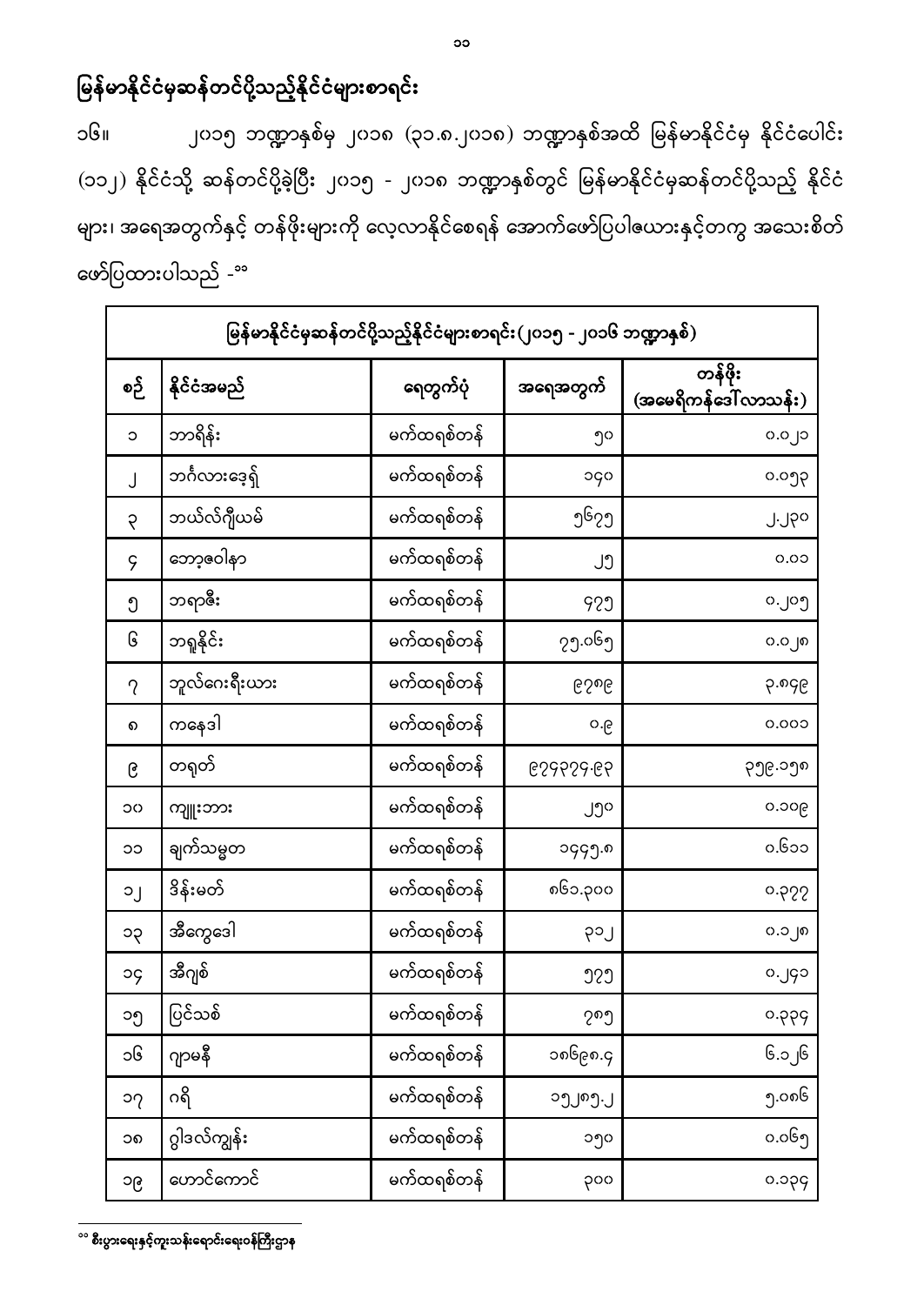|          | မြန်မာနိုင်ငံမှဆန်တင်ပို့သည့်နိုင်ငံများစာရင်း(၂၀၁၅ - ၂၀၁၆ ဘဏ္ဍာနှစ်) |            |            |                                 |  |  |  |
|----------|-----------------------------------------------------------------------|------------|------------|---------------------------------|--|--|--|
| စဉ်      | နိုင်ငံအမည်                                                           | ရေတွက်ပုံ  | အရေအတွက်   | တန်ဖိုး<br>(အမေရိကန်ဒေါ်လာသန်း) |  |  |  |
| ၂၀       | ဟန်ဂေရီ                                                               | မက်ထရစ်တန် | ၆၃၂        | ၀.၂၅၈                           |  |  |  |
| ၂၁       | အိန္ဒိယ                                                               | မက်ထရစ်တန် | ၆၇၅        | 0.19                            |  |  |  |
| JJ       | အင်ဒိုနီးရှား                                                         | မက်ထရစ်တနဲ | ၁၅၅၀၀      | ၆.၀၆                            |  |  |  |
| ၂၃       | အီတလီ                                                                 | မက်ထရစ်တန် | 9000       | ၁.၆၇၉                           |  |  |  |
| JĢ       | ဂျပန်                                                                 | မက်ထရစ်တန် | ၂၅၀၀       | 0.229                           |  |  |  |
| ၂၅       | ကင်ညာ                                                                 | မက်ထရစ်တန် | ၂၅         | 0.000                           |  |  |  |
| ၂၆       | ကိုရီးယား                                                             | မက်ထရစ်တန် | ၂၀၀        | ၀.၀၈၇                           |  |  |  |
| ၂၇       | လာအို                                                                 | မက်ထရစ်တန် | ၂၀၀        | ၀.၀၇၅                           |  |  |  |
| ၂၈       | လတ်ဗီယာ                                                               | မက်ထရစ်တန် | <u>၂၇၅</u> | o.oJJ                           |  |  |  |
| ၂၉       | လိုက်ဘေးရီးယား                                                        | မက်ထရစ်တန် | ၅၀၀        | ၀.၁၉၄                           |  |  |  |
| ၃၀       | လစ်သူယေးနီးယား                                                        | မက်ထရစ်တန် | ၅၀၀        | ၀.၂၁၃                           |  |  |  |
| ၃၁       | မလေးရှား                                                              | မက်ထရစ်တန် | ၁၂၉        | ၀.၀၅၆                           |  |  |  |
| <b>S</b> | မော်ရိုကို                                                            | မက်ထရစ်တန် | ၁၀၀        | 0.099                           |  |  |  |
| ၃၃       | နယ်သာလန်                                                              | မက်ထရစ်တန် | ၁၀၄၉       | ၀.၂၇၈                           |  |  |  |
| 55       | နော်ဝေ                                                                | မက်ထရစ်တန် | ၅၀         | ၀.၀၁၆                           |  |  |  |
| ၃၅       | အိုမန်                                                                | မက်ထရစ်တန် | JGO        | 0.009                           |  |  |  |
| ၃၆       | ဖိလစ်ပိုင်                                                            | မက်ထရစ်တန် | ၇၀၅        | 0.92                            |  |  |  |
| 55       | ပိုလန်                                                                | မက်ထရစ်တန် | ၁၉၀၀၈      | ၆.၄၅၄                           |  |  |  |
| ၃၈       | ပေါ်တူဂီ                                                              | မက်ထရစ်တန် | ၁၅၀၀       | ၀.၆၁၇                           |  |  |  |
| 96       | ရိုမေးနီးယား                                                          | မက်ထရစ်တန် | ၅၅၀        | o.JoS                           |  |  |  |
| ၄၀       | ရုရှား                                                                | မက်ထရစ်တန် | ეგ၂ე.ც6ი   | ၂.၂၂၆                           |  |  |  |
| ၄၁       | စင်္ကာပူ                                                              | မက်ထရစ်တန် | JEGJ9.JP0  | ၈.၇၅၀                           |  |  |  |
| ŞJ       | တောင်အာဖရိက                                                           | မက်ထရစ်တန် | ၆၀၀.၂၄၀    | ၀.၁၉၁                           |  |  |  |
| ၄၃       | စပိန်                                                                 | မက်ထရစ်တန် | ოე၄ე       | ၃.၅၆၄                           |  |  |  |
| 99       | ဆွီဒင်                                                                | မက်ထရစ်တန် | ၂၅၀        | 900.0                           |  |  |  |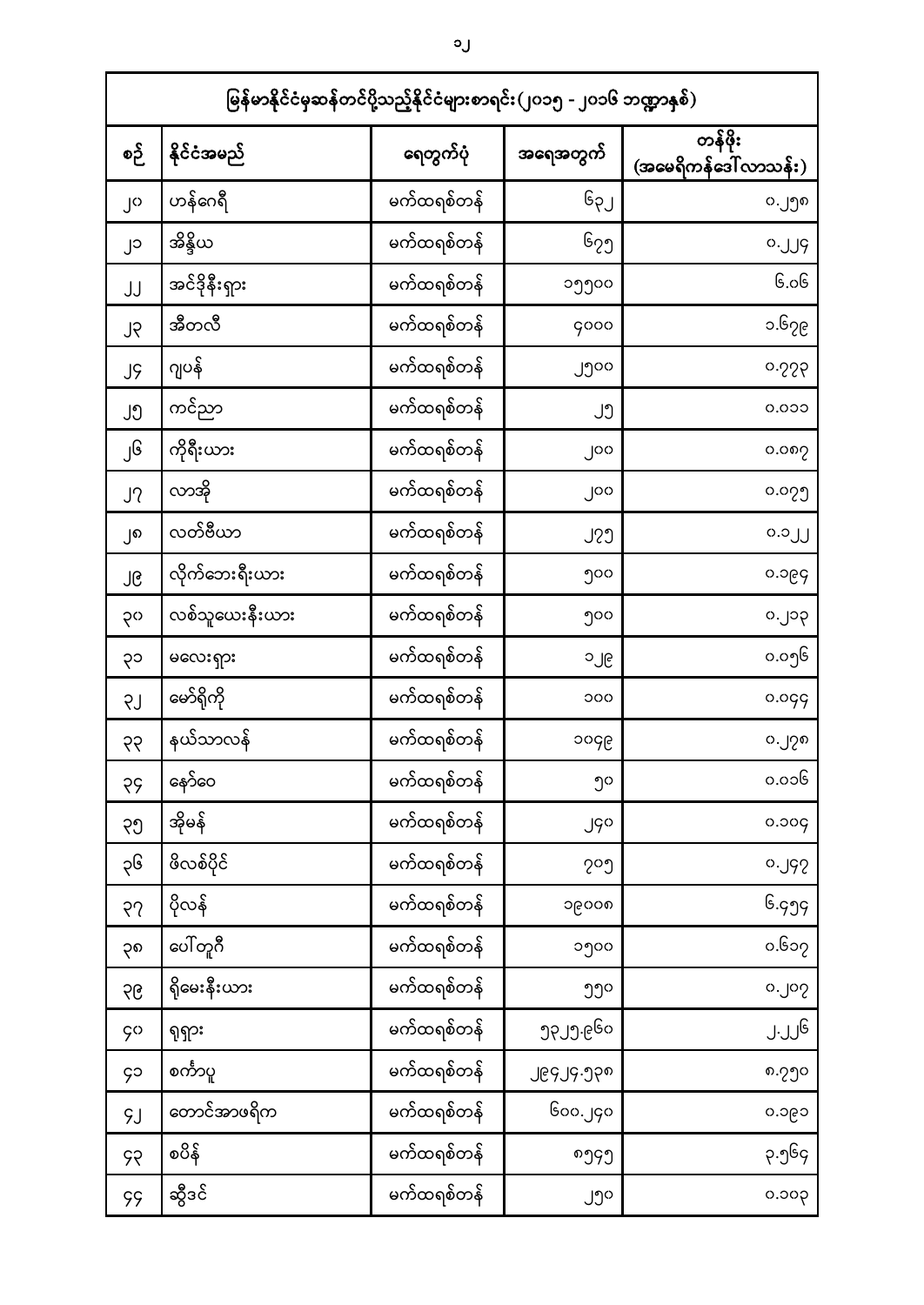|     | မြန်မာနိုင်ငံမှဆန်တင်ပို့သည့်နိုင်ငံများစာရင်း(၂၀၁၅ - ၂၀၁၆ ဘဏ္ဍာနှစ်) |            |          |                                  |  |  |  |  |
|-----|-----------------------------------------------------------------------|------------|----------|----------------------------------|--|--|--|--|
| စဉ် | နိုင်ငံအမည်                                                           | ရေတွက်ပုံ  | အရေအတွက် | တန်ဖိုး<br>(အမေရိကန်ဒေါ် လာသန်း) |  |  |  |  |
| ၄၅  | ဆွစ်ဇာလန်                                                             | မက်ထရစ်တန် | ၁၅၀      | ၀.၀၆၅                            |  |  |  |  |
| ç၆  | ဆီးရီးယား                                                             | မက်ထရစ်တန် | ၁၅၀      | ၀.၀၆၃                            |  |  |  |  |
| ୨၇  | ထိုင်ဝမ်                                                              | မက်ထရစ်တန် | ၁၅၀      | ၀.၀၆၀                            |  |  |  |  |
| ၄၈  | ထိုင်း                                                                | မက်ထရစ်တန် | ၁၀၅၀     | ၀.၃၉၇                            |  |  |  |  |
| ၄၉  | တူရကီ                                                                 | မက်ထရစ်တနဲ | ၚ၈       | ၀.၀၂၀                            |  |  |  |  |
| ၅၀  | ယူအေအီး                                                               | မက်ထရစ်တန် | ၅၀၅၀     | ၁.၅၇၁                            |  |  |  |  |
| ၅၁  | ယူနိုက်တက်ကင်းဒမ်း                                                    | မက်ထရစ်တနဲ | ၁၈၇၅     | ၀.၈၂၃                            |  |  |  |  |

|           | မြန်မာနိုင်ငံမှဆန်တင်ပို့သည့်နိုင်ငံများစာရင်း(၂၀၁၆ - ၂၀၁၇ ဘဏ္ဍာနှစ်) |            |              |                                  |  |  |  |
|-----------|-----------------------------------------------------------------------|------------|--------------|----------------------------------|--|--|--|
| စဉ်       | နိုင်ငံအမည်                                                           | ရေတွက်ပုံ  | အရေအတွက်     | တန်ဖိုး<br>(အမေရိကန်ဒေါ် လာသန်း) |  |  |  |
| C         | သြစတြေးလျ                                                             | မက်ထရစ်တန် | GG           | 0.0 <sub>J</sub>                 |  |  |  |
| $\cdot$   | အင်ဒိုရာ                                                              | မက်ထရစ်တန် | ຶງປຶ         | ೧.೦೧೧                            |  |  |  |
| ę         | ဘယ်လ်ဂျီယမ်                                                           | မက်ထရစ်တန် | <b>SJ</b> Jo | ၂.၁၁၅                            |  |  |  |
| 9         | ဘရာဇီး                                                                | မက်ထရစ်တန် | JJJO         | ၀.၉၃၄                            |  |  |  |
| ၅         | ဘူလ်ဂေးရီးယား                                                         | မက်ထရစ်တန် | JPGO         | ၀.၇၀၆                            |  |  |  |
| િ         | ဘီနင်                                                                 | မက်ထရစ်တန် | ၁၅၀၀         | o.gJo                            |  |  |  |
| $\gamma$  | ကင်မရွန်း                                                             | မက်ထရစ်တန် | ၂၁၄၇၆        | $9 - 829$                        |  |  |  |
| ၈         | ကနေဒါ                                                                 | မက်ထရစ်တန် | ၈၅၀          | ၀.၃၁၆                            |  |  |  |
| ၉         | တရုတ်                                                                 | မက်ထရစ်တန် | ၉၈၆၀၁၄.၃၃၀   | ၃၃၂.၇၁၀                          |  |  |  |
| ၁၀        | ကိုလံဘီယာ                                                             | မက်ထရစ်တန် | ၇၅           | ၀.၀၃၁                            |  |  |  |
| ၁၁        | ကော့စတာရီကာ                                                           | မက်ထရစ်တန် | ၂၅၀          | ၀.၁၀၃                            |  |  |  |
| $\circ$ . | အိုင်ဗရီကို့စ်                                                        | မက်ထရစ်တန် | ၄၅၅၀၀        | ၁၂.၄၉၃                           |  |  |  |
| ၁၃        | ခရိုအေးရှား                                                           | မက်ထရစ်တနဲ | 900          | ၀.၁၅၅                            |  |  |  |
| рc        | ဆိုက်ပရပ်စ်                                                           | မက်ထရစ်တန် | ၂၅           | 0.000                            |  |  |  |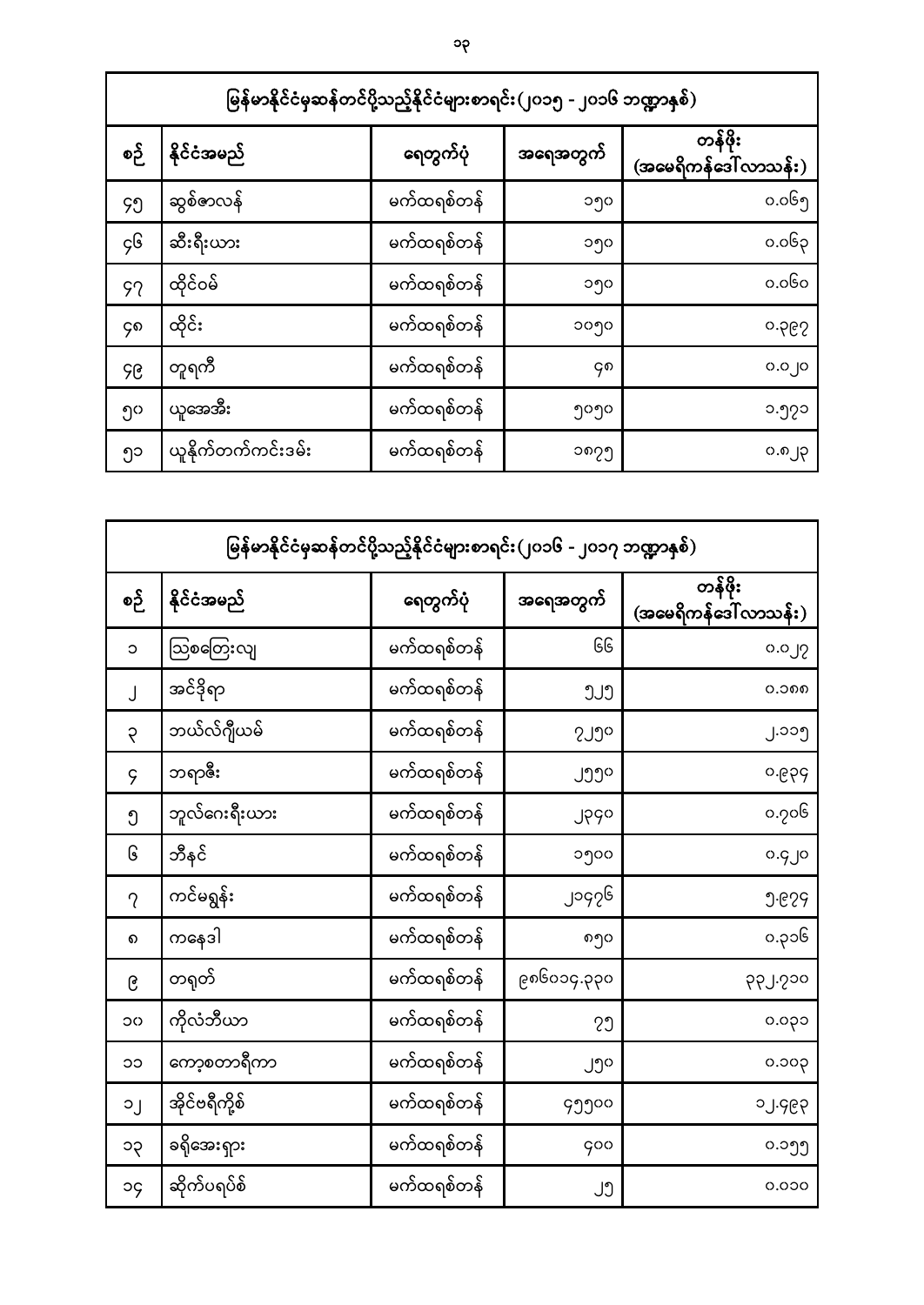|     | မြန်မာနိုင်ငံမှဆန်တင်ပို့သည့်နိုင်ငံများစာရင်း(၂၀၁၆ - ၂၀၁၇ ဘဏ္ဍာနှစ်) |            |             |                                 |  |  |  |  |
|-----|-----------------------------------------------------------------------|------------|-------------|---------------------------------|--|--|--|--|
| စဉ် | နိုင်ငံအမည်                                                           | ရေတွက်ပုံ  | အရေအတွက်    | တန်ဖိုး<br>(အမေရိကန်ဒေါ်လာသန်း) |  |  |  |  |
| ၁၅  | ချက်                                                                  | မက်ထရစ်တန် | ၂၈၁၀        | ၁.၁၃၉                           |  |  |  |  |
| ၁၆  | အက်စ်တိုးနီးယား                                                       | မက်ထရစ်တန် | ၇၅          | ၀.၀၃၀                           |  |  |  |  |
| ၁၇  | ပြင်သစ်                                                               | မက်ထရစ်တန် | J920        | ၁.၀၀၇                           |  |  |  |  |
| ၁၈  | ဂျာမနီ                                                                | မက်ထရစ်တန် | ၂၉၆၆        | ວ.ວວຄ                           |  |  |  |  |
| ၁၉  | ဂရိနိုင်ငံ                                                            | မက်ထရစ်တန် | ၈၉၈         | ၀.၃၆၆                           |  |  |  |  |
| ၂၀  | ဂီနီ                                                                  | မက်ထရစ်တန် | ၃၄၅၀၄       | ၁၀.၇၃၆                          |  |  |  |  |
| ၂၁  | ဂင်းနီဗစ်ဆော                                                          | မက်ထရစ်တန် | ၅၀၀         | ၀.၁၄၃                           |  |  |  |  |
| JJ  | ဟောင်ကောင်                                                            | မက်ထရစ်တန် | ၂၄၅၀        | ၀.၆၈၆                           |  |  |  |  |
| ၂၃  | ဟန်ဂေရီ                                                               | မက်ထရစ်တန် | ၂၈၂၅        | ၁.၀၉၄                           |  |  |  |  |
| JĢ  | အိန္ဒိယ                                                               | မက်ထရစ်တန် | <u>၂၇၅</u>  | 0.000                           |  |  |  |  |
| ၂၅  | အင်ဒိုနီးရှား                                                         | မက်ထရစ်တန် | ၁၃၇၅        | ၀.၃၇၈                           |  |  |  |  |
| ၂၆  | အစ္စရေး                                                               | မက်ထရစ်တန် | ၂၅၀         | ၀.၁၀၅                           |  |  |  |  |
| J?  | အီတလီ                                                                 | မက်ထရစ်တန် | ၂၃၀၅        | ၀.၈၉၈                           |  |  |  |  |
| ၂၈  | ဂျပန်နိုင်ငံ                                                          | မက်ထရစ်တန် | ၄၂၅၆.၂၀၀    | ၁.၃၉၄                           |  |  |  |  |
| ၂၉  | လတ်ဗီယား                                                              | မက်ထရစ်တန် | ၃၅၀         | ၀.၁၁၉                           |  |  |  |  |
| ၃၀  | လစ်သူယေးနီးယား                                                        | မက်ထရစ်တန် | ၁၆၂၅        | ၀.၆၂၈                           |  |  |  |  |
| ၃၁  | မဒါဂတ်စကား                                                            | မက်ထရစ်တန် | <b>PCSC</b> | ၅.၁၀၄                           |  |  |  |  |
| LŞ  | မလေးရှားနိုင်ငံ                                                       | မက်ထရစ်တန် | 990         | ၄၀င.၀                           |  |  |  |  |
| 99  | နယ်သာလန်                                                              | မက်ထရစ်တန် | ၆၀၀         | ၀.၁၆၆                           |  |  |  |  |
| 99  | နော်ဝေ                                                                | မက်ထရစ်တန် | ၅၄၀         | ၃၅၀.၀                           |  |  |  |  |
| ၃၅  | နိုင်ဂျီးရီးယား                                                       | မက်ထရစ်တန် | 0000        | ၀.၂၈၀                           |  |  |  |  |
| ၃၆  | ပါကစ္စတန်                                                             | မက်ထရစ်တန် | ၃၀၀         | $9.0 \text{ g}$                 |  |  |  |  |
| 55  | ပါပူဝါနယူးဂီနီ                                                        | မက်ထရစ်တန် | ၁၃၅၀        | 0.922                           |  |  |  |  |
| ၃၈  | ဖိလစ်ပိုင်                                                            | မက်ထရစ်တန် | ၅၀          | ၀.၀၁၇                           |  |  |  |  |
| 99  | ပိုလန်                                                                | မက်ထရစ်တန် | ၁၆၁၇၂.၃၀၀   | ၆.၁၃၃                           |  |  |  |  |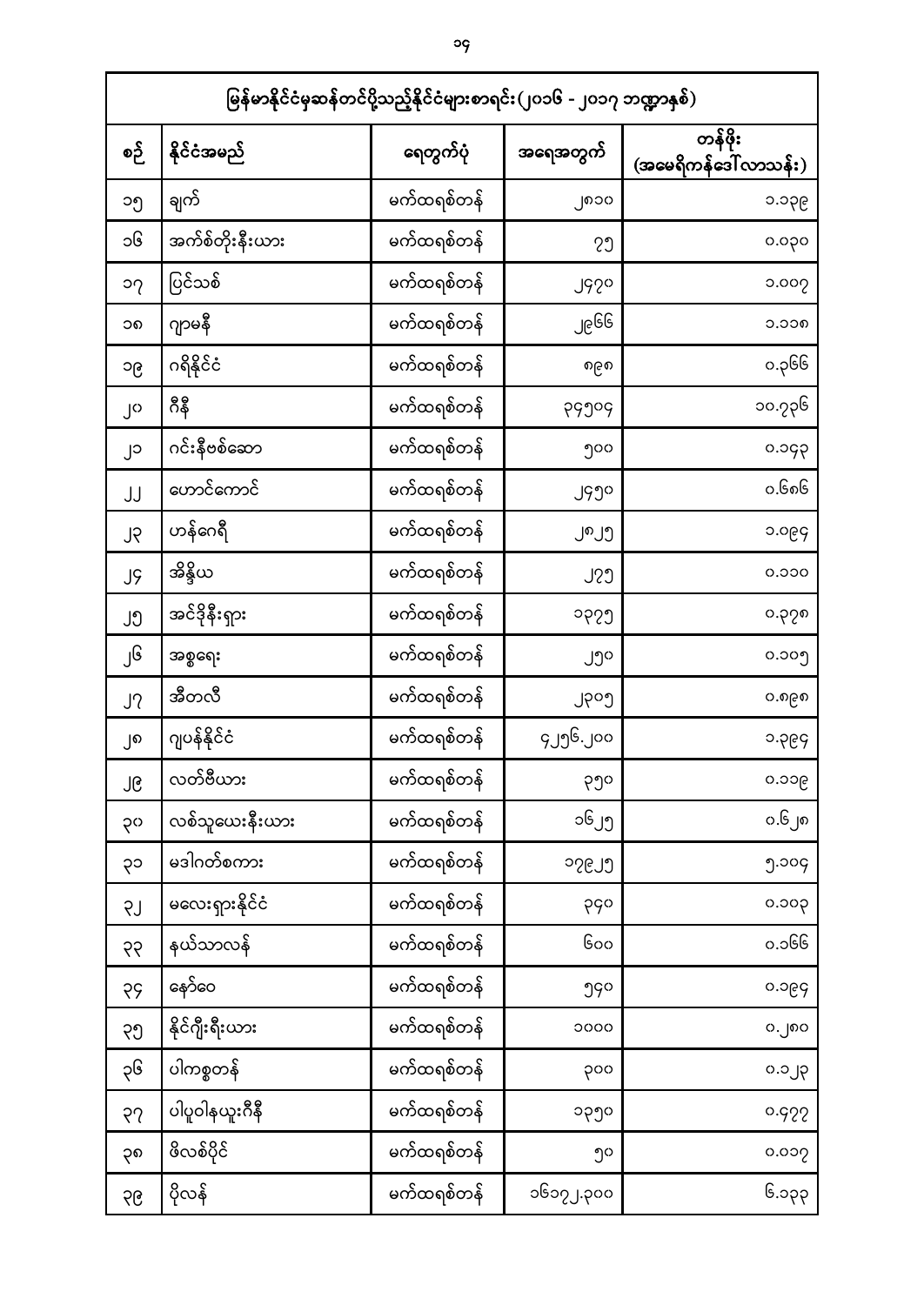|            | မြန်မာနိုင်ငံမှဆန်တင်ပို့သည့်နိုင်ငံများစာရင်း(၂၀၁၆ - ၂၀၁၇ ဘဏ္ဍာနှစ်) |            |           |                                  |  |  |  |  |
|------------|-----------------------------------------------------------------------|------------|-----------|----------------------------------|--|--|--|--|
| စဉ်        | နိုင်ငံအမည်                                                           | ရေတွက်ပုံ  | အရေအတွက်  | တန်ဖိုး<br>(အမေရိကန်ဒေါ် လာသန်း) |  |  |  |  |
| <b>ço</b>  | ပေါ်တူဂီ                                                              | မက်ထရစ်တန် | ၂၀၂၅      | ၀.၈၃၅                            |  |  |  |  |
| ၄၁         | ရိုမေးနီးယား                                                          | မက်ထရစ်တန် | ၂၁၂၅      | ၀.၇၆၁                            |  |  |  |  |
| ۶J         | ရုရှား                                                                | မက်ထရစ်တန် | ၆၁၈၅      | J.J9C                            |  |  |  |  |
| ၄၃         | စင်္ကာပူ                                                              | မက်ထရစ်တန် | ၄၀၈၄၉.၃၀၀ | ၁၁.၉၂၀                           |  |  |  |  |
| 99         | ဆလိုဗားကီးယား                                                         | မက်ထရစ်တန် | ၃၆၇.၂၀၀   | ၀.၁၃၀                            |  |  |  |  |
| ၄၅         | တောင်အာဖရိက                                                           | မက်ထရစ်တန် | ၆၅၀၀      | ၁.၇၉၄                            |  |  |  |  |
| ç၆         | စပိန်                                                                 | မက်ထရစ်တန် | ၄၂၁၁      | ၁.၇၁၃                            |  |  |  |  |
| 97         | သီရိလင်္ကာ                                                            | မက်ထရစ်တန် | ၅၆၉၀၃     | ၁၆.၂၀၃                           |  |  |  |  |
| ၄၈         | ဆီလီယာလေယွန်                                                          | မက်ထရစ်တန် | J9        | ၀.၀၀၉                            |  |  |  |  |
| ၄၉         | ဆလိုဗေးနီးယား                                                         | မက်ထရစ်တန် | ၁၃၈၀      | ၀.၅၀၆                            |  |  |  |  |
| ၅၀         | ဆွစ်ဇာလန်                                                             | မက်ထရစ်တန် | ၃၅၀၀      | ၁.၁၉၉                            |  |  |  |  |
| ၅၁         | ထိုင်း                                                                | မက်ထရစ်တန် | ၃၀၀       | ၀.၀၈၇                            |  |  |  |  |
| ງ၂         | တိုဂို                                                                | မက်ထရစ်တန် | ၃၅၀၀      | ၀.၉၈၀                            |  |  |  |  |
| ၅၃         | ယူအေအီး                                                               | မက်ထရစ်တန် | ၁၉၅၇၅     | ၅.၈၇၉                            |  |  |  |  |
| ებ         | ယူနိုက်တက်ကင်းဒမ်း                                                    | မက်ထရစ်တန် | გეე       | ၁.၃၉၆                            |  |  |  |  |
| ຶງງ        | အမေရိကန်                                                              | မက်ထရစ်တန် | ၉၀၀       | ၀.၃၆၆                            |  |  |  |  |
| ၅၆         | ဗင်နီဇွဲလားနိုင်ငံ                                                    | မက်ထရစ်တန် | ၅၀၀       | ၀.၁၈၉                            |  |  |  |  |
| ງ $\gamma$ | ဗီယက်နမ်                                                              | မက်ထရစ်တန် | ၂၅၀       | ၀.၁၀၅                            |  |  |  |  |

|          | မြန်မာနိုင်ငံမှဆန်တင်ပို့သည့်နိုင်ငံများစာရင်း(၂၀၁၇ - ၂၀၁၈ ဘဏ္ဍာနှစ်) |            |                       |                                  |  |  |  |  |
|----------|-----------------------------------------------------------------------|------------|-----------------------|----------------------------------|--|--|--|--|
| စဉ       | နိုင်ငံအမည်                                                           | ရေတွက်ပုံ  | အရေအတွက်              | တန်ဖိုး<br>(အမေရိကန်ဒေါ် လာသန်း) |  |  |  |  |
| $\Omega$ | အာဖဂန်နစ္စတန်                                                         | မက်ထရစ်တန် | ၆၁၉၂၅                 | ၁၇.၀၁၅                           |  |  |  |  |
|          | သြစတြီးယား                                                            | မက်ထရစ်တန် | $\boldsymbol{\sigma}$ | 0.009                            |  |  |  |  |
|          | အင်ဒိုရာ                                                              | မက်ထရစ်တန် | ၂၀၄၀၇                 | ၆.၈၄၅                            |  |  |  |  |
|          | အဇာဘိုင်ဂျန်                                                          | မက်ထရစ်တန် | JJJ                   | ၀.၀၆၁                            |  |  |  |  |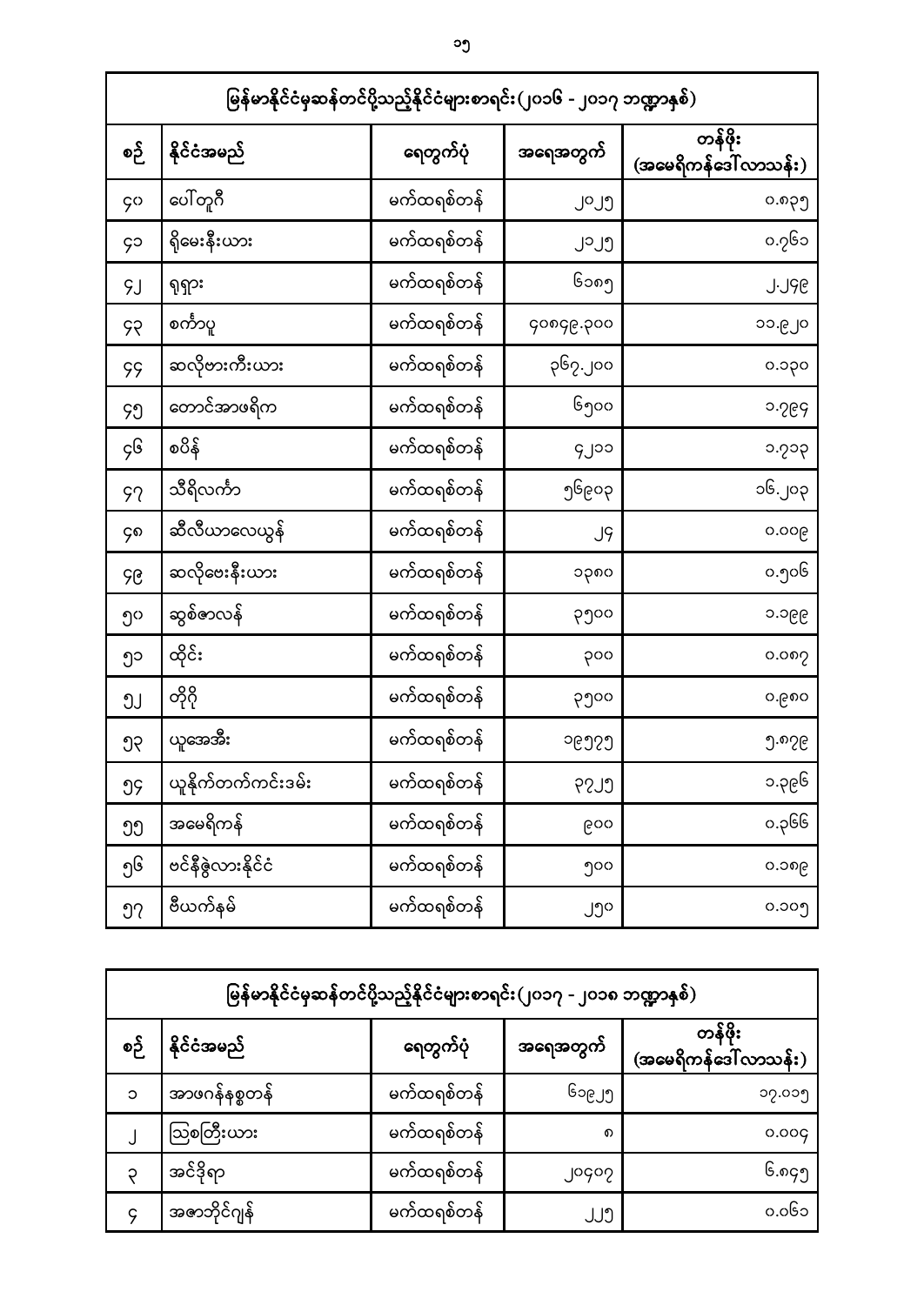| မြန်မာနိုင်ငံမှဆန်တင်ပို့သည့်နိုင်ငံများစာရင်း(၂၀၁၇ - ၂၀၁၈ ဘဏ္ဍာနှစ်) |                |            |                       |                                  |  |  |
|-----------------------------------------------------------------------|----------------|------------|-----------------------|----------------------------------|--|--|
| စဉ်                                                                   | နိုင်ငံအမည်    | ရေတွက်ပုံ  | အရေအတွက်              | တန်ဖိုး<br>(အမေရိကန်ဒေါ် လာသန်း) |  |  |
| ၅                                                                     | ဘင်္ဂလားဒေ့ရှိ | မက်ထရစ်တန် | ၂၉၈၃၉၁.၇၀၂            | ၁၀၀.၉၅၂                          |  |  |
| િ                                                                     | ဘယ်လ်ဂျီယမ်    | မက်ထရစ်တန် | ၀၀ခါ.၅၃၅၈             | ၃.၃၆၅                            |  |  |
| $\gamma$                                                              | ဘူလ်ဂေးရီးယား  | မက်ထရစ်တန် | popo                  | ວ.ວຄວ                            |  |  |
| ၈                                                                     | ဘီနင်          | မက်ထရစ်တန် | ၄၆၀၀                  | ၁.၄၉၈                            |  |  |
| ၉                                                                     | ကင်မရွန်း      | မက်ထရစ်တန် | <u> ၄၆၄၇၄</u>         | 9L9.PC                           |  |  |
| OC                                                                    | ရီုလီ          | မက်ထရစ်တန် | ოვე                   | ၀.၂၈၉                            |  |  |
| ၁၁                                                                    | တရုတ်          | မက်ထရစ်တန် | ၁၇၀၂၁၁၉.၆၇၅           | ၅၈၀.၈၄၈                          |  |  |
| οJ                                                                    | အိုင်ဗရီကို့စ် | မက်ထရစ်တန် | <b>JPJEOG</b>         | ၇၁.၁၁၉                           |  |  |
| ၁၃                                                                    | ခရိုအေးရှား    | မက်ထရစ်တန် | ၂၀၀၀                  | ၀.၇၆၈                            |  |  |
| pc                                                                    | ချက်           | မက်ထရစ်တန် | <b>J9J9.900</b>       | ၀.၉၄၁                            |  |  |
| ၁၅                                                                    | ဒိုမီနီကန်     | မက်ထရစ်တန် | ၁၂၅                   | ၀.၀၅၅                            |  |  |
| ၁၆                                                                    | ဂျာမနီ         | မက်ထရစ်တန် | ၁၁၇၅၆.၆၀၀             | 9.90J                            |  |  |
| ၁၇                                                                    | ဂါနာ           | မက်ထရစ်တန် | ၁၃၀၀၀                 | ၃.၅၈၈                            |  |  |
| ၁၈                                                                    | ဂရိ            | မက်ထရစ်တန် | <b>C</b> <sub>9</sub> | ၁.၃၅၆                            |  |  |
| ၁၉                                                                    | ဂီနီ           | မက်ထရစ်တန် | ၁၅၆၃၃၃                | ၁၅၅.၁၃                           |  |  |
| ၂၀                                                                    | ဂင်းနီဗစ်ဆော   | မက်ထရစ်တန် | ၁၂၅၀                  | ၀.၃၆၃                            |  |  |
| ၂၁                                                                    | ဟောင်ကောင်     | မက်ထရစ်တန် | GSJ                   | o.JJG                            |  |  |
| JJ                                                                    | ဟန်ဂေရီ        | မက်ထရစ်တန် | 6229                  | 0.902                            |  |  |
| ၂၃                                                                    | အီတလီ          | မက်ထရစ်တန် | ၆၂၅                   | ၀.၂၅၁                            |  |  |
| JĢ                                                                    | ဂျပန်          | မက်ထရစ်တန် | ၃၅၀၀                  | ၁.၁၅၄                            |  |  |
| ၂၅                                                                    | ကင်ညာ          | မက်ထရစ်တန် | ოვე                   | ၅၀၄.၀                            |  |  |
| ၂၆                                                                    | လက်ဘနွန်       | မက်ထရစ်တန် | 50 <sub>o</sub>       | ၀.၂၈၉                            |  |  |
| J?                                                                    | လစ်သူယေးနီးယား | မက်ထရစ်တန် | ၅၂၅၀                  | J.ºJJ                            |  |  |
| ၂၈                                                                    | မဒါဂတ်စကား     | မက်ထရစ်တန် | ၆ၿပိပ်၁               | ၂၉.၁၈၁                           |  |  |
| ၂၉                                                                    | မလေးရှား       | မက်ထရစ်တန် | 5015                  | ၂.၄၆၃                            |  |  |
| ၃၀                                                                    | မာယိုတေး       | မက်ထရစ်တန် | ၁၂၅                   | ၀.၀၃၆                            |  |  |
| ၃၁                                                                    | မော်ရိုကို     | မက်ထရစ်တန် | ၂၀၀၀                  | ၀.၆၀၀                            |  |  |
| LŞ                                                                    | နယ်သာလန်       | မက်ထရစ်တန် | 9J <sub>0</sub>       | ၀.၁၆၆                            |  |  |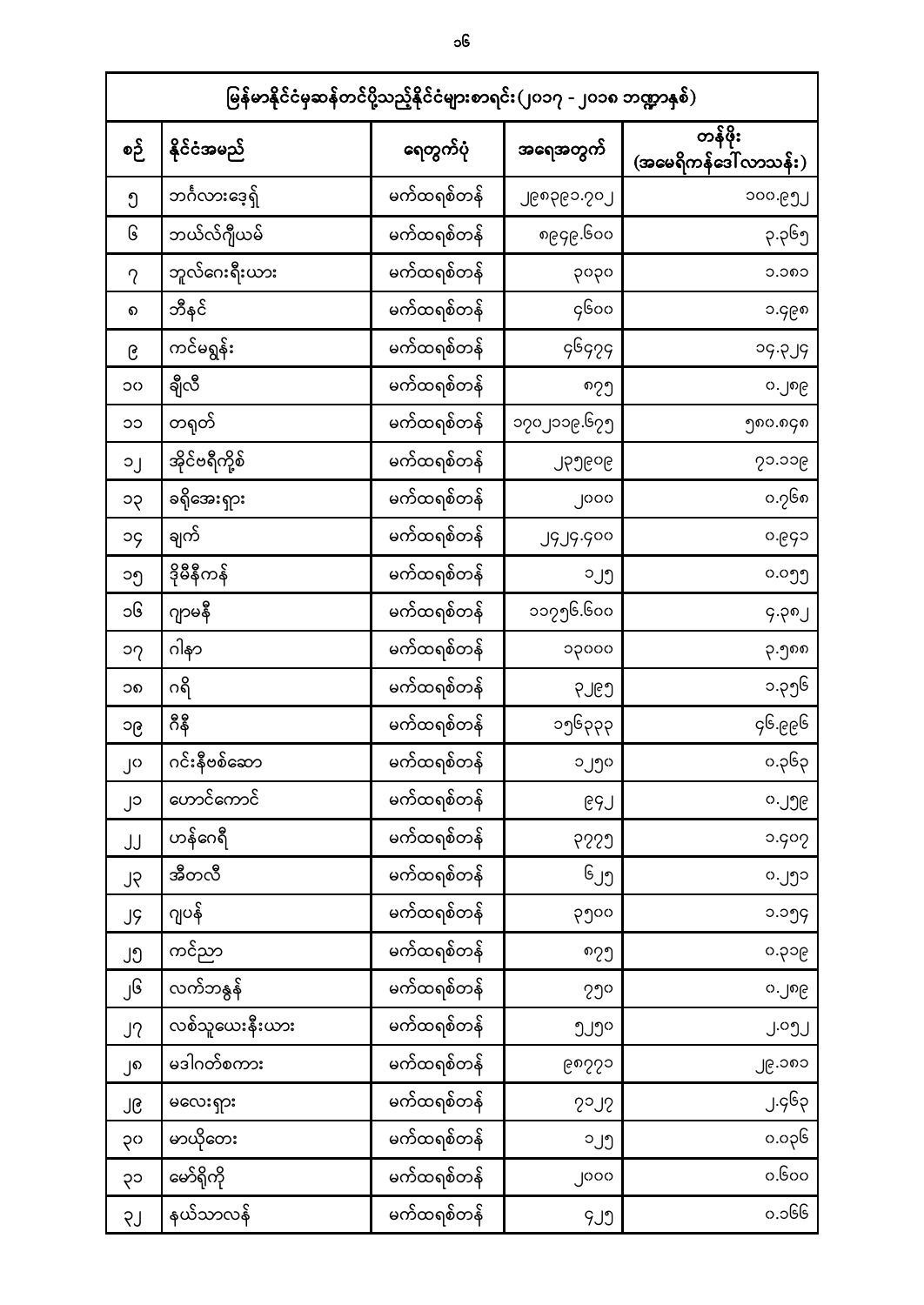| မြန်မာနိုင်ငံမှဆန်တင်ပို့သည့်နိုင်ငံများစာရင်း(၂၀၁၇ - ၂၀၁၈ ဘဏ္ဍာနှစ်) |                      |            |                 |                                  |  |  |
|-----------------------------------------------------------------------|----------------------|------------|-----------------|----------------------------------|--|--|
| စဉ်                                                                   | နိုင်ငံအမည်          | ရေတွက်ပုံ  | အရေအတွက်        | တန်ဖိုး<br>(အမေရိကန်ဒေါ် လာသန်း) |  |  |
| 95                                                                    | နိုင်ဂျီးရီးယား      | မက်ထရစ်တန် | ၁၅၀             | ၀.၀၅၂                            |  |  |
| 55                                                                    | ပါပူဝါနယူးဂီနီ       | မက်ထရစ်တန် | ၄၉၀             | ၀.၁၇၄                            |  |  |
| ၃၅                                                                    | ဖိလစ်ပိုင်           | မက်ထရစ်တန် | ၁၁၁၂၉           | ၃.၈၂၈                            |  |  |
| ၃၆                                                                    | ပိုလန်               | မက်ထရစ်တန် | ၃၀၂၇၄.၅၀၀       | ၁၀.၆၃၂                           |  |  |
| २१                                                                    | ပေါ်တူဂီ             | မက်ထရစ်တန် | ၃၄၀၀            | ၁.၃၃၀                            |  |  |
| ၃၈                                                                    | ရိုမေးနီးယား         | မက်ထရစ်တန် | ၂၈၀၀            | ၁.၀၅၉                            |  |  |
| 96                                                                    | ရုရှားနိုင်ငံ        | မက်ထရစ်တန် | <b>JJE2J</b>    | G.SJJ                            |  |  |
| <b>ço</b>                                                             | ဆီနီဂေါနိုင်ငံ       | မက်ထရစ်တန် | ၂၅၀             | ၅ခါ၀.၀                           |  |  |
| ၄၁                                                                    | စင်္ကာပူ             | မက်ထရစ်တန် | <b>JJoJJ</b>    | ၇.၀၁၆                            |  |  |
| ŞJ                                                                    | တောင်အာဖရိက          | မက်ထရစ်တန် | ၃၅၃၈၉           | ၉.၉၃၀                            |  |  |
| ၄၃                                                                    | စပိန်                | မက်ထရစ်တန် | ၆၅၈၃.၅၀၀        | ၂.၅၄၆                            |  |  |
| 99                                                                    | သီရိလင်္ကာ           | မက်ထရစ်တန် | ၇၇၆၃၁.၈၄၅       | JS.SSG                           |  |  |
| ၄၅                                                                    | ဆီလီယာလေယွန်         | မက်ထရစ်တန် | J9              | ၀.၀၀၉                            |  |  |
| ၄၆                                                                    | ဆွီဒင်               | မက်ထရစ်တန် | ၁၂၅             | 0.090                            |  |  |
| 97                                                                    | ဆလိုဗေးနီးယား        | မက်ထရစ်တန် | JJJo            | 0.69J                            |  |  |
| ၄၈                                                                    | ထိုင်း               | မက်ထရစ်တန် | 2.900           | 900.0                            |  |  |
| ၄၉                                                                    | တိုဂို               | မက်ထရစ်တန် | ၆၅၀၀            | ၁.၉၁၁                            |  |  |
| ၅၀                                                                    | တူရဂီ                | မက်ထရစ်တန် | <b>9570</b>     | ၁.၄၄၆                            |  |  |
| ၅၁                                                                    | ယူအေအီး              | မက်ထရစ်တန် | 50 <sub>o</sub> |                                  |  |  |
| ງ၂                                                                    | ယူနိုက်တက်ကင်းဒမ်း   | မက်ထရစ်တန် | <b>P999</b>     | ၁.၃၅၅                            |  |  |
| ၅၃                                                                    | အမေရိကန်             | မက်ထရစ်တန် | ၅၀၀             | ၀.၁၅၀                            |  |  |
| ებ                                                                    | ဗင်နီ <u>ဇွဲ</u> လား | မက်ထရစ်တန် | 000             | 990.0                            |  |  |
| ງງ $\,$                                                               | ဗီယက်နမ်             | မက်ထရစ်တန် | ၅၄၆၉            | ၁.၈၅၅                            |  |  |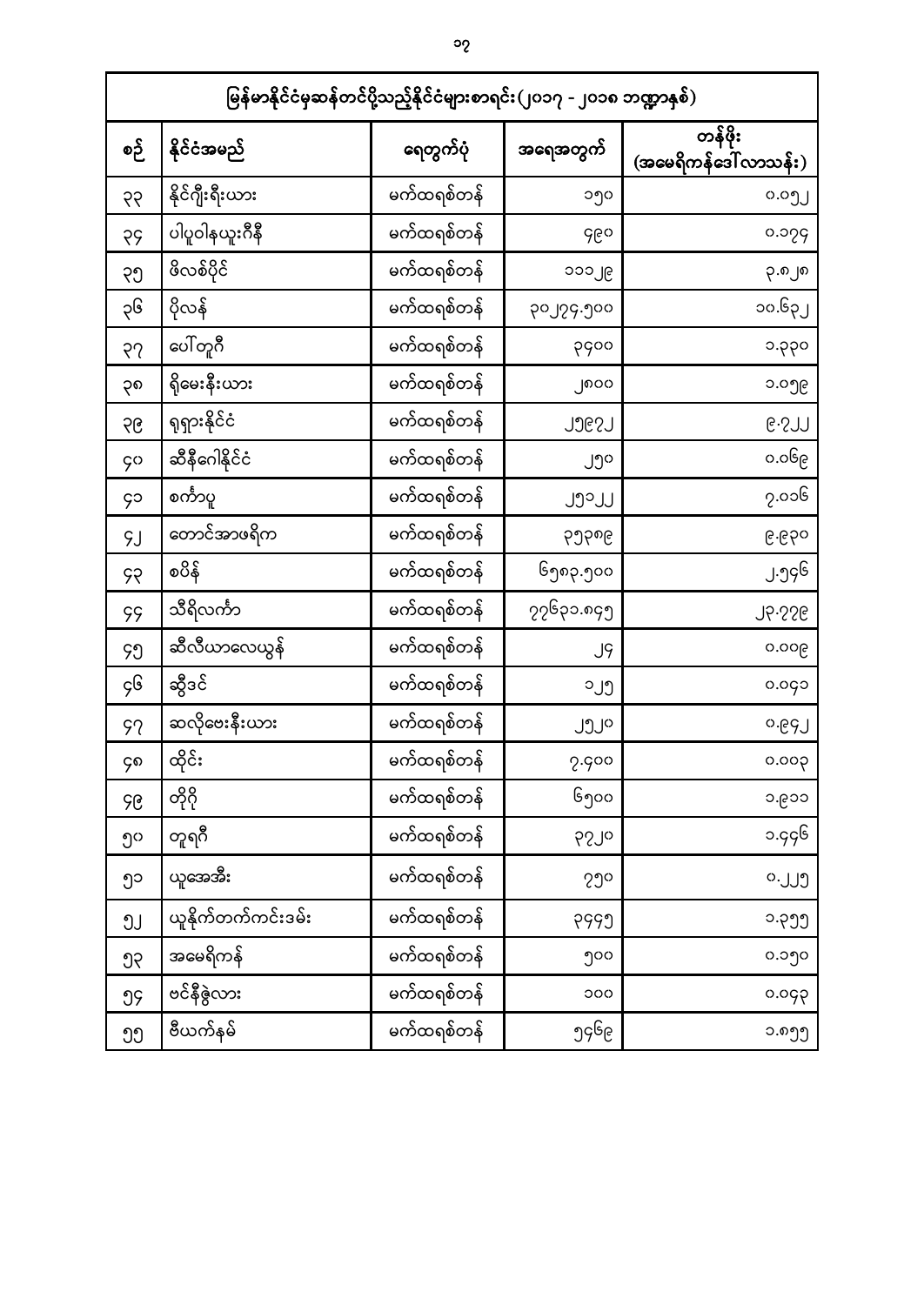ကြပါသည်။ ဥရောပသမဂ္ဂနိုင်ငံများ၏ဆန်ထုတ်လုပ်မှုပမာဏသည် တစ်နှစ်လျှင် ၁.၈ မီလီယံတန် ဖြစ်ပြီး စားသုံးမှုပမာဏမှာ ၂.၈ မီလီယံတန်ရှိသောကြောင့် နှစ်စဉ်နှစ်တိုင်းဆန်တန်ချိန် ၁.၂ မီလီယံ တန်ခန့် ပြည်ပနိုင်ငံများမှဝယ်ယူလျက်ရှိပါသည်။



သိရှိနိုင်စေရန် အောက်တွင်ဖော်ပြထားပါသည် - <sup>၁၂</sup>

၂၀၁၂-၂၀၁၃

၂၀၁၃-၂၀၁၄

၂၀၁၄-၂၀၁၅

၂၀၁၅-၂၀၁၆

၂၀၁၆-၂၀၁၇

၂၀၁၇-၂၀၁၈

၂၀၁၈ (၃၀.၉.၂၀၁၈)

ဘဏ္ဍာနှစ်အလိုက်ပြည်ပသို့ဆန်တင်ပို့မှုအခြေအနေ မြန်မာနိုင်ငံမှ ပြည်ပသို့ဆန်တင်ပို့ရောင်းချမှုအခြေအနေကို ဘဏ္ဍာနှစ်အလိုက် လေ့လာ ၁၇

ဘဏ္ဍာနှစ်အလိုက် ပြည်ပသို့ဆန်တင်ပို့မှု

ဆန် တန်ချိန် (မက်ထရစ်တန်)

 $\overline{\phantom{a}}$ lo<br>C

<sup>&</sup>lt;sup>º୧</sup>https://www.facebook.com/photo.php?fbid=၁၀၁၆၁၁၉၁၀၆၆၄၃၅၇၂၀&set=pcb.၁၇၇၄၂၁၈၅၈၉၃၅၃၉၆၉&type=၃&theater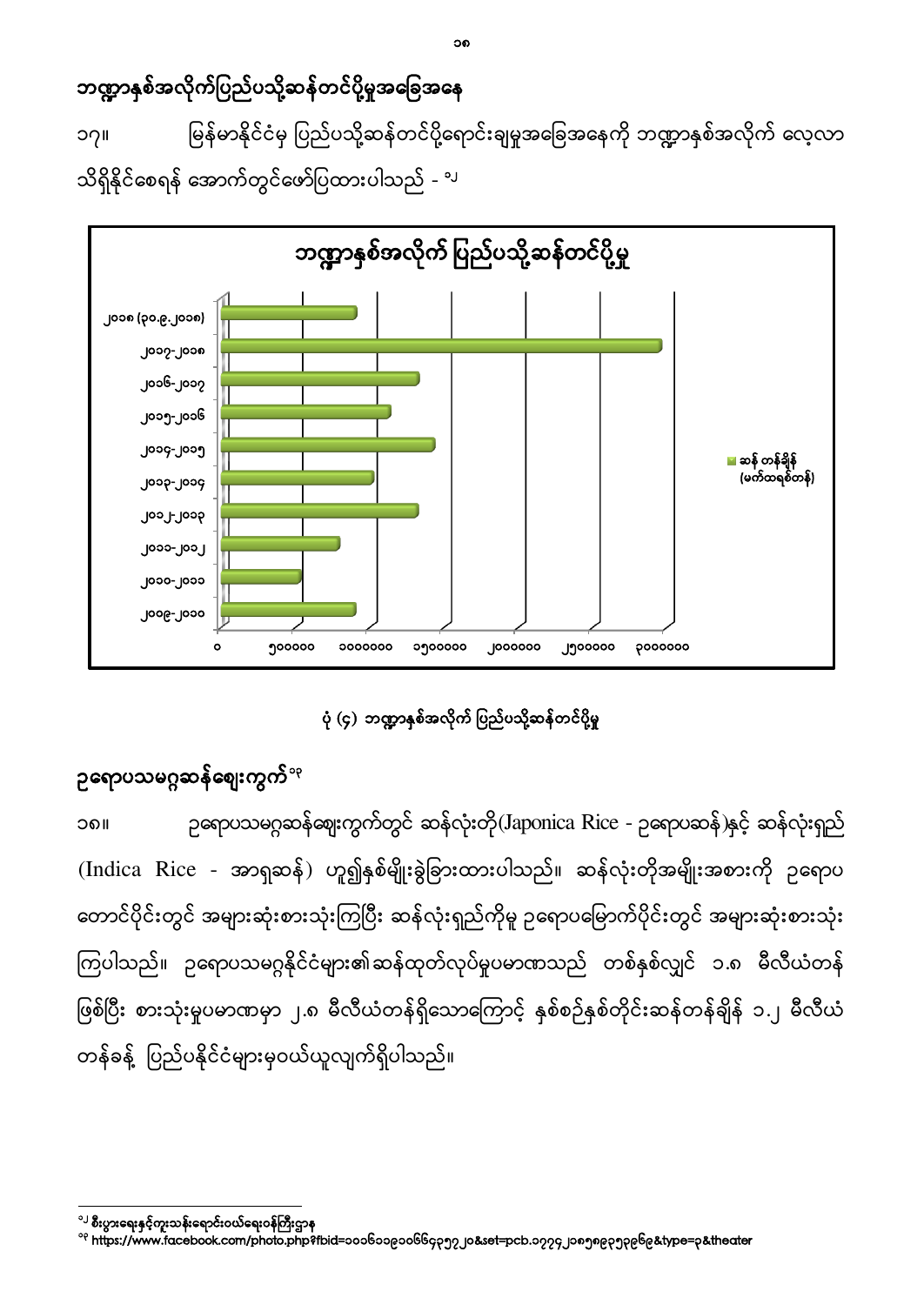

ပုံ (၆) ဥရောပသမဂ္ဂဈေးကွက်သို့ မြန်မာနိုင်ငံနှင့်ကမ္ဘောဒီးယားနိုင်ငံတို့၏ဆန်လုံးရှည်တင်ပို့မှုအခြေအနေ

၂၀။ ပုံ (၅)အရ ၂၀၁၈ခုနှစ်၌ ဥရောပသမဂ္ဂနိုင်ငံများသို့ ဆန်တင်ပို့သည့်နိုင်ငံများတွင် ကမ္ဘောဒီးယားနိုင်ငံသည် ၂၄.၁ရာခိုင်နှုန်းဖြင့် အများဆုံးတင်ပို့ခဲ့ပြီး မြန်မာနိုင်ငံအနေဖြင့် ဆန်တင်ပို့မှု ရာခိုင်နှုန်း ၄.၅ ရာခိုင်နှုန်းရှိကြောင်း လေ့လာတွေ့ရှိရပါသည်။

ပုံ(၅) ဥရောပသမဂ္ဂနိုင်ငံများသို့ဆန်တင်ပို့သည့်နိုင်ငံများ



၁၉။ ဉရောပသမဂ္ဂနိုင်ငံများသို့ဆန်တင်ပို့သည့်နိုင်ငံများမှာ အောက်ပါအတိုင်းဖြစ်ပါသည် -

## ဉရောပသမဂ္ဂနိုင်ငံများသို့ဆန်တင်ပို့သည့်နိုင်ငံများ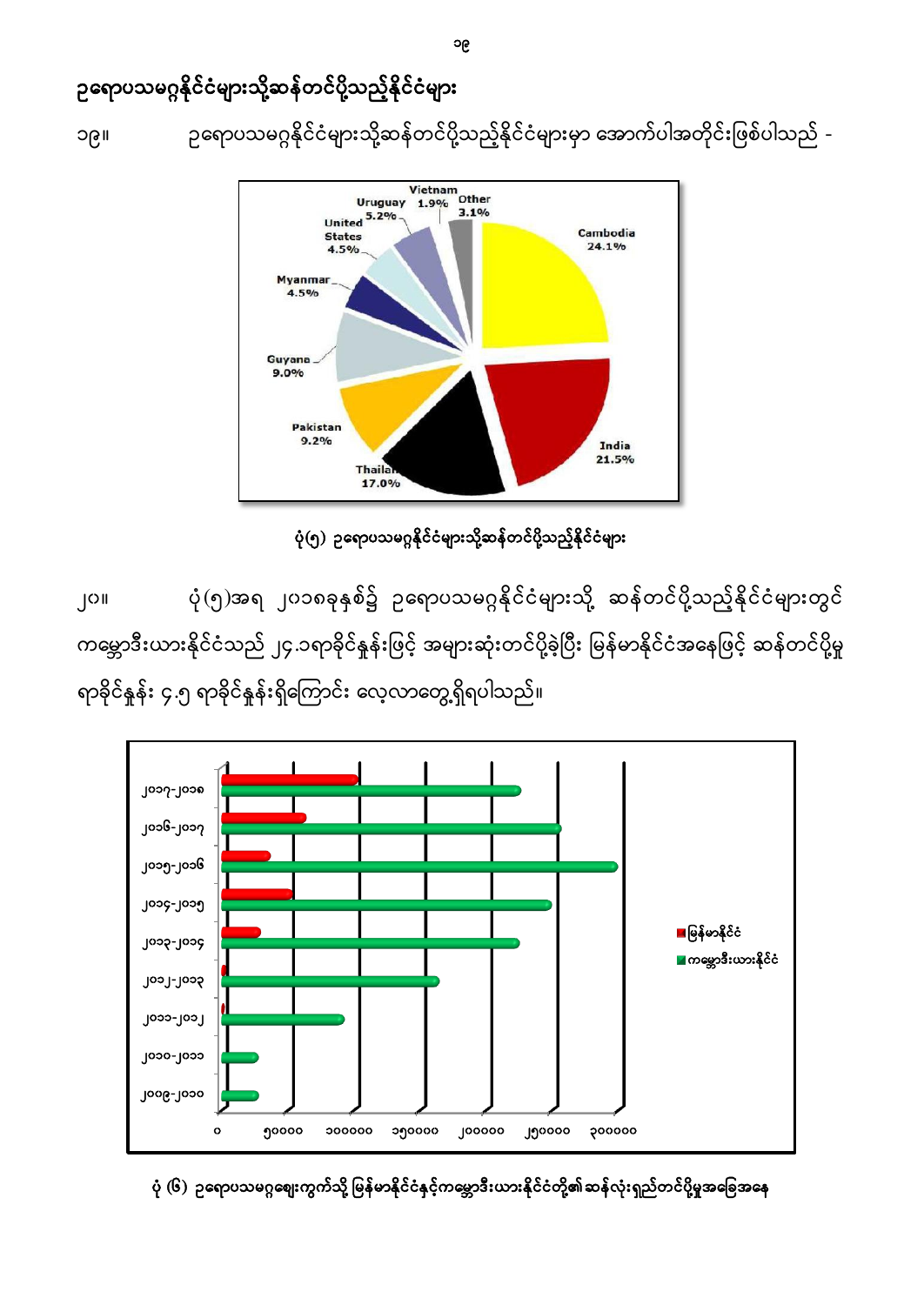၂၁။ အထက်ဖော်ပြပါပုံ(၆)အရ ကမ္ဘောဒီးယားနိုင်ငံသည် ဥရောပသမဂ္ဂနိုင်ငံများသို့ ဆန်တင်ပို့ ရောင်းချမှုတွင် မြန်မာနိုင်ငံထက်သာလွန်များပြားလျက်ရှိသည်ကို လေ့လာတွေ့ရှိရပါသည်။

ကမ္ဘာ့ဆန်အများဆုံး တင်ပို့သည့်နိုင်ငံဖြစ်ရန် ဆောင်ရွက်နေမှုများ<sup>းှ</sup>

မြန်မာနိုင်ငံ၏ဆန်တင်ပို့မှုသည် နဂိုအခြေအနေသို့ ပုံမှန်နှုန်းဖြင့် ပြန်လည်မြင့်တက်  $JJ^{\text{II}}$ လာနေလျက်ရှိပါသည်။ ၂၀၁၂ - ၂၀၁၃ ဘဏ္ဍာနှစ်မှယနေ့အချိန်အထိ ပြည်ပသို့ဆန်တင်ပို့မှုတန်ချိန်သည် မက်ထရစ်တန် ၁ ဒသမ ၂ သန်းသို့ရောက်ရှိလျက်ရှိပါသည်။ ထိုတင်ပို့မှုနှုန်းသည် မြန်မာနိုင်ငံအနေဖြင့် နိုင်ငံခြားတင်ပို့မှုတွင်အများဆုံးဖြစ်သော ၁၉၅၆ ခုနှစ်ထက်ပင်ကျော်လွန်နေသည်ကို တွေ့ရှိရပါသည်။ မြန်မာနိုင်ငံဆန်စပါးလုပ်ငန်းရှင်အသင်း(MRAI)သည် ယခုဘဏ္ဍာနှစ်ကုန်တွင် ယခင်နှစ်ကတင်ပို့ခဲ့သည့် မက်ထရစ်တန်ချိန် ၇၇၈,၀၀၀ ၏နှစ်ဆဖြစ်သည့် မက်ထရစ်တန်ချိန် ၁ ဒသမ ၅ သန်းအထိ တင်ပို့ နိုင်ရန်မျှော်မှန်းထားပါသည်။

၂၃။ ၁၉၅၀ ပြည့်လွန်နှစ်များအတွင်း မြန်မာနိုင်ငံသည် အရှေ့တောင်အာရှတွင် စီးပွားရေး အတောင့်တင်းဆုံးဖြစ်ပြီး တစ်နှစ်လျှင် ဆန်တန်ချိန် ၁ သန်းခန့်တင်ပို့ခဲ့သည့်အတွက် ဒေသတွင်း ထိပ်တန်းဆန်တင်ပို့သည့်နိုင်ငံအဖြစ် အလားအလာကောင်းခဲ့သည်။ သို့သော် ထိုကာလနောက်ပိုင်းတွင် မြန်မာနိုင်ငံသည် ဆယ်စုနှစ်ပေါင်းများစွာကြာအောင် ကမ္ဘာ့စီးပွားရေးနှင့် အဆက်အသွယ်ပြတ်ခဲ့ပြီး ĺ ထိပ်တန်းဆန်တင်ပို့သည့်အဆင့်ကို လက်လွှတ်ခဲ့ရသော်လည်း အခြားသောဒေသတွင်းနိုင်ငံများမှာ "ဈေးကွက်စီးပွားရေးစနစ်ဖြင့် အသွင်ပြောင်းလဲခဲ့ကြသည်" ဟုနိုင်ငံတကာ ငွေကြေးရန်ပုံငွေအဖွဲ့ကြီး၏ အစီရင်ခံစာအရသိရှိရပါသည်။

၂၄။ သို့သော် မြန်မာနိုင်ငံသည် ၂၀၁၁ခုနှစ်တွင် နယ်စပ်ကုန်သွယ်မှုများကို ဖြေလျှော့ပေးခဲ့ပြီး ကမ္ဘာ့စီးပွားရေးတွင်တစ်ကျော့ပြန်ဝင်ရောက်ရန် တိုးမြှင့်အားထုတ်မှုများဆောင်ရွက်လာခဲ့သည့်အတွက် နိုင်ငံ၏စိုက်ပျိုးရေးလုပ်ငန်းသည် အမြတ်အစွန်းအများဆုံးရနိုင်သည့် လုပ်ငန်းကဏ္ဍတစ်ခုဖြစ်လာမည့် အလားအလာများရှိလာခဲ့သည်။ အာရှဖွံ့ဖြိုးရေးဘဏ် $\rm{(ADB)}$ ၏အဆိုအရ နိုင်ငံရပ်ခြားတင်ပို့မှု၏ ၂၅ ရာခိုင်နှုန်းမှ ၃၀ ရာခိုင်နှုန်းအထိသည် စိုက်ပျိုးရေးကဏ္ဍမှဖြစ်ပြီး ယင်းကဏ္ဍသည် မြန်မာနိုင်ငံတွင် လုပ်သားအင်အားအများစုကို အလုပ်အကိုင်ပေးထားခြင်းဖြစ်သည်။

 $\overline{\phantom{a}}$ <sup>og</sup> https://www.thefarmermedia.com/news/၇၅၅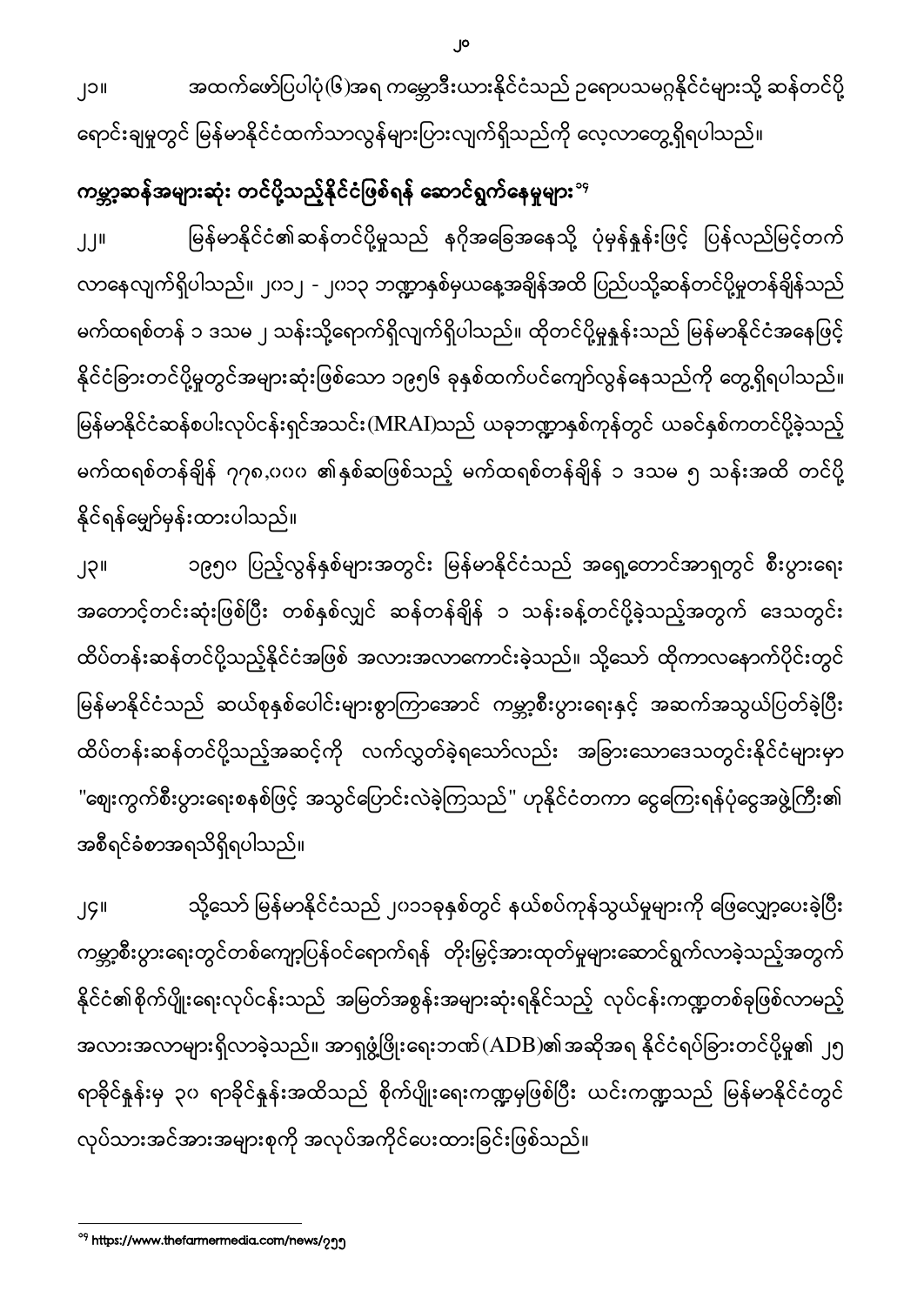15 https://www.commerce.gov.mm - - page 3 16 https://www.commerce.gov.mm - - page 3

မြန်မာငွေနှင့် နိုင်ငံခြားငွေလဲလှယ်ဈေးနူန်း၊

ပြည်တွင်းဆန်စပါးဈေးနှုန်း၊

မြန်မာ့ဆန်အဓိကတင်ပို့သည့် နိုင်ငံများပင်ဖြစ်ပါသည်။ ယခုနှစ်တွင် ထိုဆန်တင်ပို့မှုလမ်းကြောင်းသည် ပိုမိုကျယ်ပြန့်ကွဲပြားလာခဲ့သည်။ ဂျပန်နှင့်တောင်ကိုရီးယားနိုင်ငံတို့သည်လည်း မြန်မာ့ဆန်ကိုတင်သွင်းရန်

စိတ်ဝင်စားကြသည်။ အိန္ဒိယနှင့်လည်း နယ်စပ်ကုန်သွယ်ရေးမှတစ်ဆင့်တင်ပို့ရန် ခွင့်ပြုထားပြီးဖြစ်ပါ သည်။ ထို့ပြင် နှစ်နိုင်ငံသဘောတူစာချုပ်ချုပ်ဆိုပြီးလျှင် အင်ဒိုနီးရှားနိုင်ငံသို့လည်း တစ်နှစ်လျှင် ဆန် တန်ချိန် ၅ သိန်း တင်ပို့မည်ဖြစ်ပါသည်။

#### မြန်မာ့ဆန်ပြည်ပသို့ ပိုမိုတင်ပို့နိုင်မည့်အခြေခံအချက်များ I

၂၅

ŀ

၂၆ မြန်မာနိုင်ငံ၏ဆန်စပါးအခြေခံမူမှာ ပြည်တွင်းဖူလုံမှုကိုဦးစားပေး၍ ပိုလျှံသည်များအား ပြည်ပတင်ပို့ရောင်းချရန်ဖြစ်ပါသည်။ သို့ဖြစ်၍ ပြည်တွင်းဆန်စပါးဖူလုံမှုရှိရုံမျှမက ပိုလျှံစေရေးတွင် I အောက်ပါအချက်များသည် အဓိကဖြစ်သည်ဟုလေ့လာတွေ့ရှိရပါသည် -<sup>၁၅</sup>

(က) တောင်သူများဆန်စပါးထုတ်လုပ်မှုအပေါ် စိတ်အားထက်သန်ခြင်း၊

- (ခ) ရာသီဥတုမှန်ကန်ခြင်း၊
- (ဂ) စပါးသီးနှံနှင့်ရာသီတူအခြားသီးနှံများ၏ တောင်သူအကျိုးအမြတ် လျော့နည်း သွားခြင်း(ဥပမာ-မတ်ပဲ) ၊
- (ဃ) စိုက်ပျိုးစဉ်စိုက်ပျိုးမှုနည်းစနစ်မှန်ကန်ကောင်းမွန်ခြင်း၊ ရိတ်သိမ်းခြွေလှေ့ပြီး နောက်ပိုင်း အလေအလွင့် (Post- Harvest Losses) လျော့နည်းသွားခြင်း၊
- (င) လူတစ်ဦးစားသုံးမှုနှုန်း လျော့နည်းသွားခြင်း၊
- ပြည်တွင်းဆန်ဈေးနှုန်း ကောင်းမွန်ခြင်း။  $\circ$ )

ဆန်ပိုလျှံမှုအပေါ် ပြည်ပသို့ပိုမိုတင်ပို့နိုင်မှုမှာ အောက်ပါအချက်များအပေါ် တွင် မူတည် ၂၇

သည်ဟု လေ့လာတွေ့ရှိရပါသည်-<sup>၁၆</sup>

 $(a)$ 

 $($ 

(က) ကမ္ဘာ့ဆန်ဈေးနှုန်း၊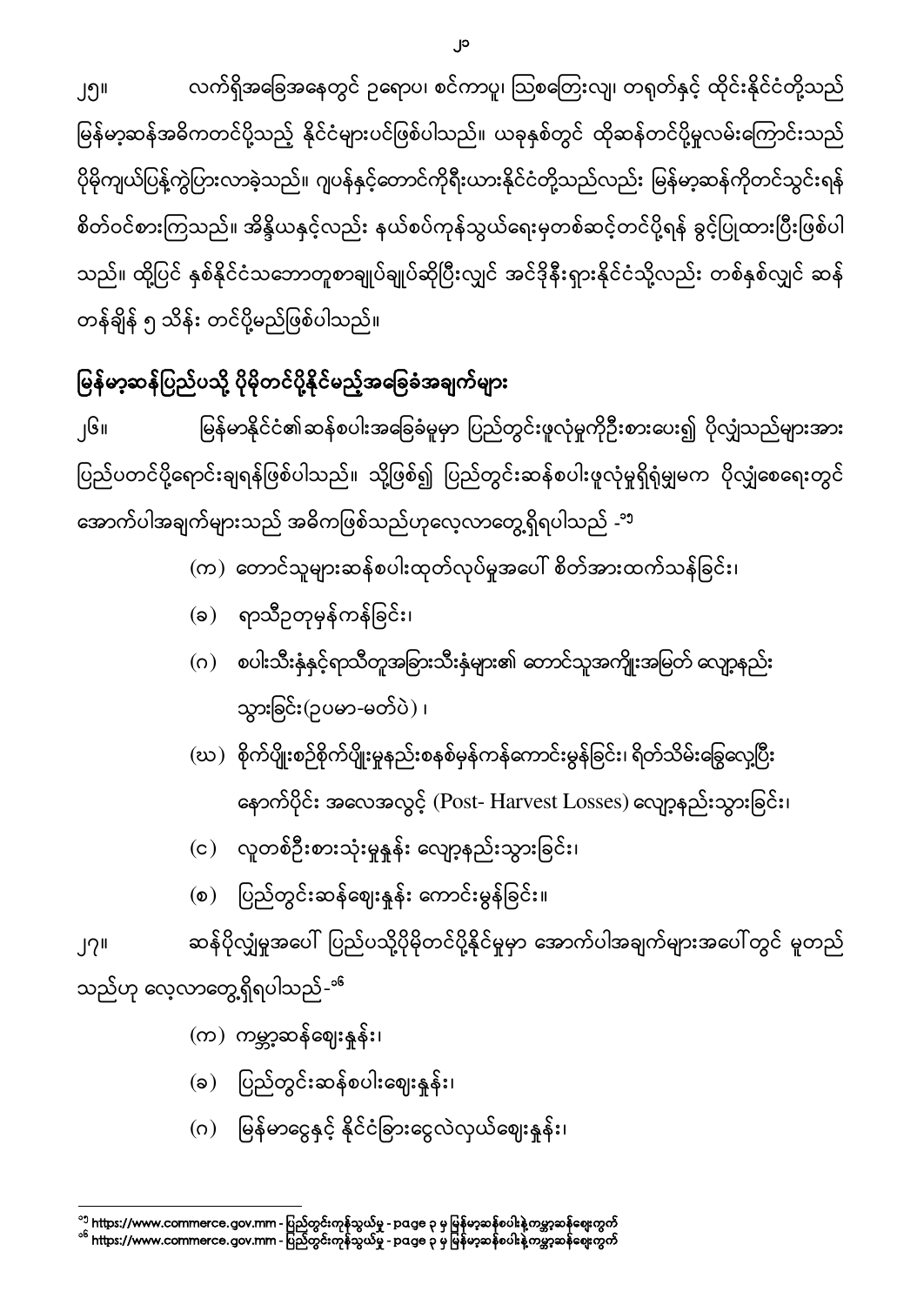- $\infty$ ) ထုတ်လုပ်မှုကွင်းဆက် (Supply Chain) တစ်လျှောက် Stakeholders အားလုံး တွက်ချေကိုက်မှုရှိခြင်း၊
- (င) ကမ္ဘာ့ဆန်စားသုံးနိုင်ငံများ၏ ရာသီဥတုအခြေအနေနှင့် ဈေးကွက်လိုအပ်ချက်၊
- (စ) နိုင်ငံတကာစီးပွားဆက်ဆံမှု အခြေအနေကောင်းရှိခြင်း။

### ပြည်ပဆန်တင်ပို့မှုအခြေအနေတည်ငြိမ်နိုင်ရေး ဆောင်ရွက်သင့်သည့်အစီအစဉ်များ $^{\circ_2}$

၂၈ မြန်မာနိုင်ငံတွင် ဆန်စပါးကဏ္ဍတည်ငြိမ်စေရေးအတွက် အစိုးရ၊ ပုဂ္ဂလိကကဏ္ဍ ပူးပေါင်းဆောင်ရွက်မှု (Public Private Partnership -PPP) လုပ်ငန်းစဉ်ဖြင့် အောက်ပါအတိုင်း ဆောင်ရွက်သင့်ပါသည်-

- (က) ဆန်စပါးအရည်အသွေးနှင့် ထုတ်လုပ်မှုကို သိသာစွာမြှင့်တင်သွားရန်၊
- (ခ) အခြေခံအဆောက်အဉီများတိုးချဲ့ခြင်းနှင့် ကုန်ကျစရိတ်လျှော့ချနိုင်မည့်နည်းလမ်းများ စီစဉ်ဆောင်ရွက်သွားရန်၊
- (ဂ) ပို့ကုန်ဈေးကွက်အတွင်း အရည်အသွေးအရ၊ ဈေးနှုန်းအရ၊ ဈေးကွက်လိုအပ် ချက်အရ ယှဉ်ပြိုင်နိုင်မည့်နည်းလမ်းများ ဖော်ထုတ်စီစဉ်သွားရန်၊
- (ဃ) စိုက်ပြိုးထုတ်လုပ်သည့်တောင်သူများအတွက် သင့်တင့်မျှတသည့်ဈေးနူန်းဖြစ်ဆရေးနှင့် မစိုက်ပျိုးမီကာလကပင် ဈေးနှန်းခန့်မှန်းသိရှိနိုင်ရေးစီစဉ်ဆောင်ရွက်ရန်၊
- ဆန်စပါးလက်ကားကုန်စည်ဒိုင်များတွင် စနစ်မှန်ကန်ပြီးအာမခံချက်ရှိသည့်ပုံစံများ  $(c)$ ဖြစ်ပေါ် လာရေးဆောင်ရွက်ရန်၊ ĺ
- ပုဂ္ဂလိကနှင့်အစိုးရပူးပေါင်းပါဝင်၍ အရန်ဆန်ကိုကိုင်တွယ်နိုင်မည့် အဖွဲ့အစည်း  $\circ$ ) တစ်ခုဖွဲ့စည်း၍ ပြည်တွင်းဆန်စပါးကဏ္ဍကို ထိန်းကျောင်းဆောင်ရွက်ရန်၊
- (ဆ) စိုက်ပျိုးထုတ်လုပ်သူနှင့် ပြည်ပတင်ပို့သူများအကြားတွင် အဆင့်များလျော့နည်း သွားရန်နှင့် အရည်အသွေးမြှင့်တင်နိုင်ရန်အတွက်(Contract Farming)များ ဒေသအလိုက်ပေါ် ပေါက်လာစေရေး စီစဉ်ဆောင်ရွက်ရန်၊ (ယခင်က ဒေသအလိုက် ဆန်စပါးအထူးပြုကုမ္ပဏီများ ဖွဲ့စည်းဆောင်ရွက်ခဲ့မှုများ ရှိခဲ့ပါသည်။)

 17 https://www.commerce.gov.mm - - page 3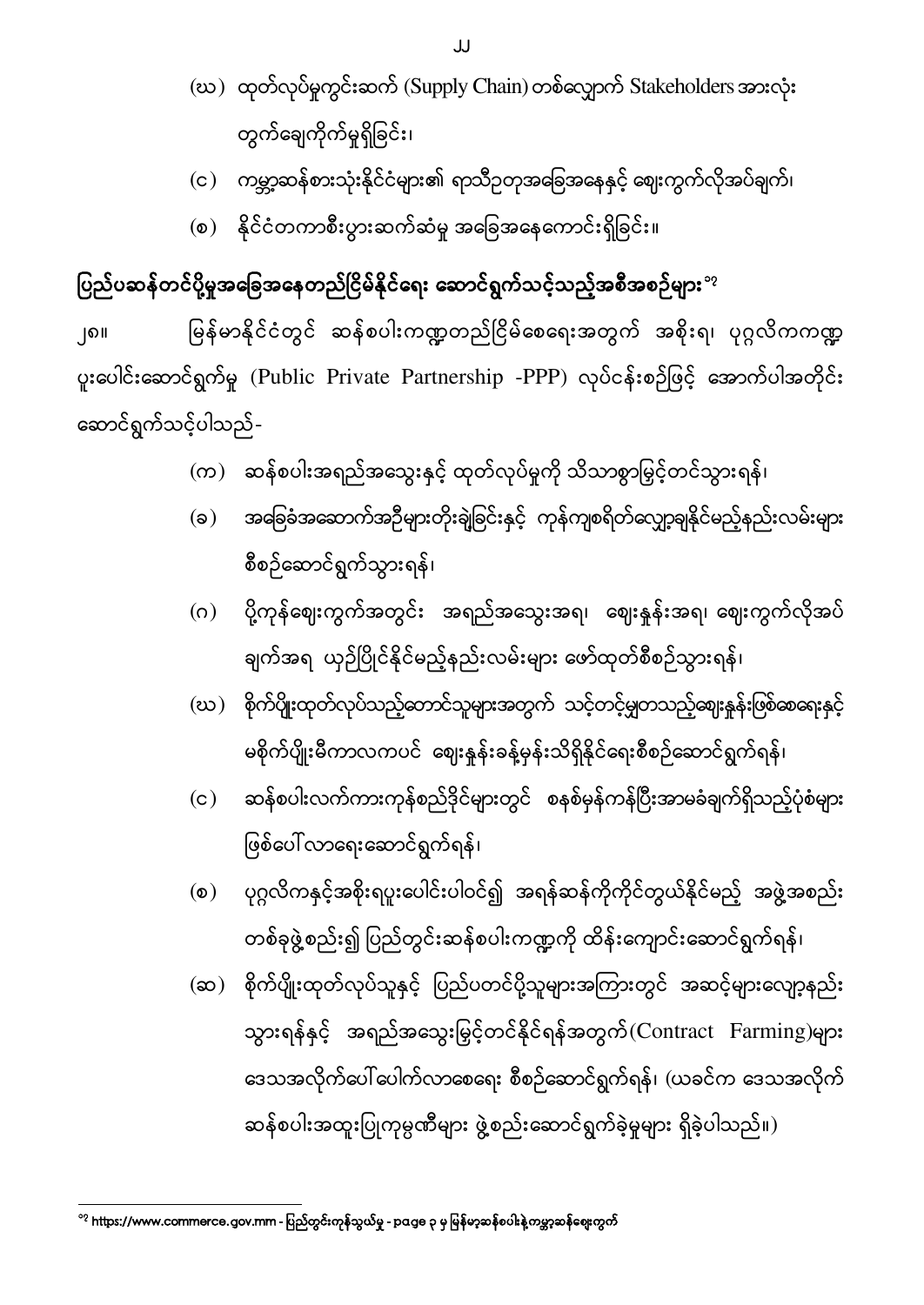၂၉။ မြန်မာနိုင်ငံသည် ၂၀ ရာစုအလယ်လောက်ကတည်းကပင် ကမ္ဘာ့ဆန်အများဆုံးတင်ပို့ နိုင်ခဲ့သည့်နိုင်ငံအဖြစ် ကျော်ကြားခဲ့ပါသည်။ လက်ရှိတွင်စိုက်ပျိုးရေးကိုအခြေခံသောနိုင်ငံဖြစ်ပြီး ဆန်ကို အဓိကတင်ပို့လျက်ရှိပါသည်။ မြန်မာနိုင်ငံ၏အဓိကအသက်သွေးကြောမှာ လယ်ယာကဏ္ဍဖြစ်ပြီး လူဦးရေအများစု(သုံးပုံနှစ်ပုံခန့်)မှာလည်း ကျေးလက်များတွင်နေထိုင်ကြ၍ လယ်ယာလုပ်ငန်းကိုသာ အသက်မွေးဝမ်းကျောင်းအဖြစ်လုပ်ကိုင်လျက်ရှိပါသည်။ လယ်ယာထွက်ကုန်စည်များအနက် ဆန်စပါးကို အဓိကစိုက်ပျိုးပြီး စုစုပေါင်းဆန်ထုတ်လုပ်မှု၏ ၇၅ ရာခိုင်နှုန်းကျော်ကို ပြည်တွင်း၌စားသုံးကာ ပိုလျှံ သောပမာဏကို ပြည်ပသို့တင်ပို့လျက်ရှိပါသည်။ ပြည်ပသို့တင်ပို့နေသော လယ်ယာထွက်ကုန်ပစ္စည်း များအနက် ဆန်နှင့်ဆန်ကွဲကိုအများဆုံးတင်ပို့နိုင်ခဲ့ကြောင်း တွေ့ရှိရပါသည်။ ယခင်ဘဏ္ဍာနှစ်ဖြစ်သော ၂၀၁၆-၂၀၁၇ ဘဏ္ဍာနှစ်တွင် ပြည်ပသို့ဆန်နှင့်ဆန်ကွဲတင်ပို့မှုသည် တန်ဖိုးအားဖြင့် အမေရိကန်ဒေါ်လာ ၅၅၄ သန်း၊ တန်ချိန်အားဖြင့် ၁၇ သိန်းကျော်ဖြစ်သဖြင့် လယ်ယာကဏ္ဍတင်ပို့မှု၏ ၂၀ ရာခိုင်နှုန်းခန့် အနေဖြင့်လည်းကောင်း၊ ပို့ကုန်ကဏ္ဍတစ်ခုလုံး၏ ၅ ရာခိုင်နှုန်းခန့်အနေဖြင့်လည်းကောင်း တင်ပို့နိုင် ခဲ့သည်ကိုတွေ့ရှိရပါသည်။ ၂၀၁၆-၂၀၁၇ဘဏ္ဍာနှစ် ဆန်နှင့်ဆန်ကွဲတင်ပို့မှုကို လေ့လာကြည့်မည် ဆိုပါက ယခင်ဘဏ္ဍာနှစ်ထက် ဈေးကွက်သစ်အနေဖြင့် နိုင်ငံပေါင်း ၂၂ နိုင်ငံအား ရှာဖွေတင်ပို့နိုင်ခဲ့ပြီး ဈေးကွက် လက်လွှတ်ဆုံးရှုံးလိုက်ရသည့် နိုင်ငံပေါင်း ၁၉ နိုင်ငံရှိပါသည်။ သို့ရာတွင် ဈေးကွက်သစ်ရရှိသည့် နိုင်ငံများသို့ တင်ပို့ခွင့်ရရှိသည့်အရေအတွက်သည် ဈေးကွက်ပျောက်သွားသည့်နိုင်ငံများသို့ တင်ပို့ခဲ့သည့် အရေအတွက်ထက် ပိုမိုတင်ပို့နိုင်ခဲ့ခြင်းကြောင့် ဆန်တင်ပို့မှုဈေးကွက်သည် ရလဒ်ကောင်းများရရှိ လာခဲ့သည်ဟုဆိုပါသည်။<sup></sup>"

၃၀။ ၂၀၁၇-၂၀၁၈ ဘဏ္ဍာနှစ်တွင် (ဧပြီလမှ ဖေဖော်ဝါရီလ ၉ ရက် အထိ) ဆန်နှင့်ဆန်ကွဲကို ပြည်ပသို့ တန်ချိန်သုံးသန်းကျော်တင်ပို့နိုင်ခဲ့ပြီး တန်ဖိုးအားဖြင့် အမေရိကန်ဒေါ်လာ ၉၄၈ သန်း ရရှိခဲ့ပါသည်။ ယခင်နှစ်ကာလတူထက် တန်ချိန် ၁ ဒသမ ၇ သန်းကျော်၊ တန်ဖိုးအားဖြင့် အမေရိကန် ဒေါ်လာ ၅၄၃ ဒသမ ၃၇၁ သန်း ပိုမိုတင်ပို့နိုင်ခဲ့ပါသည်။ အများဆုံးတင်ပို့ခဲ့သည့်နိုင်ငံများမှာ တရုတ်၊ ဘင်္ဂလားဒေ့ရှ်၊ အနောက်အာဖရိကနိုင်ငံဖြစ်သည့် အိုင်ဗရီကို့စ်၊ ဘယ်လ်ဂျီယံ၊ ဂါနာ၊ မက်ဒါဂါစကာ၊ သီရိလင်္ကာနှင့် အာဖဂန်နစ္စတန်နိုင်ငံ၊ ဆီနီဂေါနှင့် ပိုလန်နိုင်ငံတို့ဖြစ်ပါသည်။ ယခင်နှစ်တွင် နိုင်ငံပေါင်း

 18 https://www.commerce.gov.mm - - page 4 3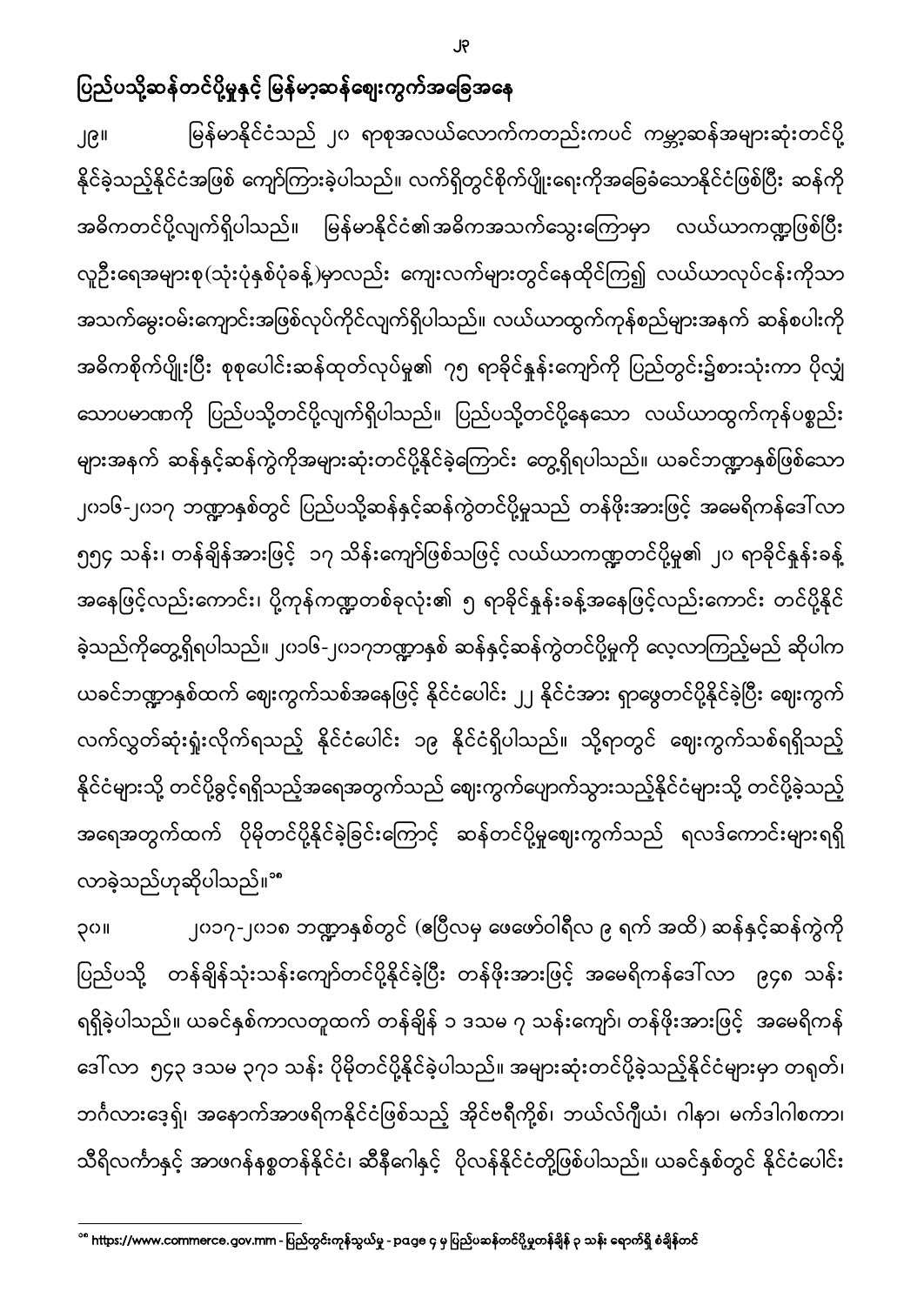၄၀ သာတင်ပို့နိုင်ခဲ့ပြီး ယခုနှစ်မှာ ၆၂ နိုင်ငံတင်ပို့နိုင်ခဲ့သည့်အတွက် ၂၂ နိုင်ငံသို့ ဈေးကွက်တိုးချဲ့ တင်ပို့နိုင်ခဲ့ကြောင်းတွေ့ရှိရပါသည်။ ယခင်ကာလများက ပြည်ပသို့ဆန်စပါးတင်ပို့ရာတွင် တရုတ်နိုင်ငံသို့ ၇၀ ရာခိုင်နှုန်းတင်ပို့ခဲ့သော်လည်း ယခုအချိန်တွင် ပင်လယ်ရေကြောင်းဈေးကွက်သစ်များကို ရှာဖွေ တိုးချဲ့နိုင်ခြင်းဖြင့် လယ်ယာထွက်ကုန်များကိုအဓိကတင်ပို့သော မြန်မာနိုင်ငံ၏ပို့ကုန်ကဏ္ဍ တိုးတက် လာသည့်အပြင် ရေရှည်တွင် နိုင်ငံ၏အကျိုးစီးပွားတိုးတက်ဖွံ့ဖြိုးလာစေမည်ဖြစ်ပါသည်။ ထိုသို့ဆန် နှင့်ဆန်ကွဲပြည်ပသို့တင်ပို့နိုင်မှုပမာဏသည် ၅၅ နှစ်တာကာလအတွင်း အမြင့်ဆုံးအနေအထားသို့ ရောက်ရှိခဲ့ခြင်းဖြစ်ပြီး ထိုကဲ့သို့တိုးတက်လာခြင်းကြောင့် မြန်မာနိုင်ငံ၏ ၇၀ ရာခိုင်နှုန်း ကျော်ရှိသော တောင်သူလယ်သမားများ၏ စီးပွားရေးတိုးတက်လာသည့်အပြင် မြန်မာနိုင်ငံ၏စားနပ်ရိက္ခာဖူလုံရေး ကိုလည်း အထောက်အပံ့ကောင်းဖြစ်လာမည်ဖြစ်ပါသည်။ မြန်မာ့ဆန်တင်ပို့မှုဈေးနှုန်းအနေဖြင့် ၂၀၁၈ ခုနှစ်၊ ဖေဖော်ဝါရီလ ၇ ရက်နေ့ဈေးနှုန်းများအရ တစ်တန်လျှင် ဆန်အမျိုးအစားအလိုက် ၃၅၆ အမေရိကန် ဒေါ် လာ၊ အမြင့်ဆုံး ၄၂၇ အမေရိကန်ဒေါ် လာမှ အမေရိကန်ဒေါ် လာ ၄၃၀ အထိရရှိခဲ့သည်ဟုသိရပြီး တင်ပို့ရာတွင် ဝယ်လိုအားနှင့်ဈေးကွက်ပေါ်မူတည်၍ အချို့ဆန်အမျိုးအစားများသည် ပင်လယ်ရေကြောင်း လမ်းဘက်မှ ဈေးပိုရရှိသည်များရှိသကဲ့သို့ အချို့ဆန်/ဆန်ကွဲအမျိုးအစားများသည် နယ်စပ်ကုန်သွယ် ရေးလမ်းကြောင်းဘက်မှ ဈေးပိုမိုရရှိသည်ကိုလည်းတွေ့ရှိရပါသည်။

၃၁။ ပြည်ပတွင်ဖြစ်ပေါ်နေသောဆန်ဈေးနှုန်းများအနေဖြင့် ၂၀၁၈ ခုနှစ်၊ ဖေဖော်ဝါရီလ ၅ ရက်တွင်ဖြစ်ပေါ် နေသောဈေးနှုန်းများအရ အကျိုးအကြေပါဝင်မှုရာခိုင်နှုန်းများအပေါ် မူတည်၍ ထိုင်း white rice သည် အနိမ့်ဆုံး ၃၉၈ အမေရိကန်ဒေါ်လာမှ ၄၃၅ အမေရိကန်ဒေါ်လာ၊ ဗီယက်နမ် ဆန်သည် အမေရိကန်ဒေါ်လာ ၄၁၀ မှ ၄၃၅ အမေရိကန်ဒေါ်လာ၊ ပါကစ္စတန်ဆန်သည် ၃၆၇ အမေရိကန် ဒေါ် လာမှ ၄၀၂ အမေရိကန်ဒေါ် လာ၊ အိန္ဒိယဆန်သည် အမေရိကန်ဒေါ် လာ ၃၉၀ ပေါက်ဈေးရှိ ကြောင်းသိရှိရပါသည်။ FAO Rice Market Monitor တွင် ဖော်ပြထားသော ခန့်မှန်းသုံးသပ်ချက် များအရလည်း မြန်မာနိုင်ငံသည် ၂၀၁၈ခုနှစ်အတွင်း ဆန်ပိုမိုတင်ပို့နိုင်မည့်နိုင်ငံများတွင် တစ်ခုအပါ အဝင်ဖြစ်သည်ကိုတွေ့ရှိရပါသည်။

ပြည်တွင်းဆန်စပါးဈေးအတက်အကျသည် ပြည်ပဆန်စပါးဈေးကွက်ဖွံ့ဖြိုးလာမှုနှင့် ၃၂ ဆက်နွယ်လျက်ရှိရာ ယခုနှစ်အတွင်း ပြည်ပသို့ဆန်တင်ပို့မှုအားကောင်းလာခြင်းနှင့် ဈေးကွက်အသစ် များနှင့်ချိတ်ဆက်လာနိုင်ခြင်းတို့ကြောင့် ပြည်တွင်းဆန်စပါးဈေးသည်လည်း ဈေးကောင်းရရှိလာပြီး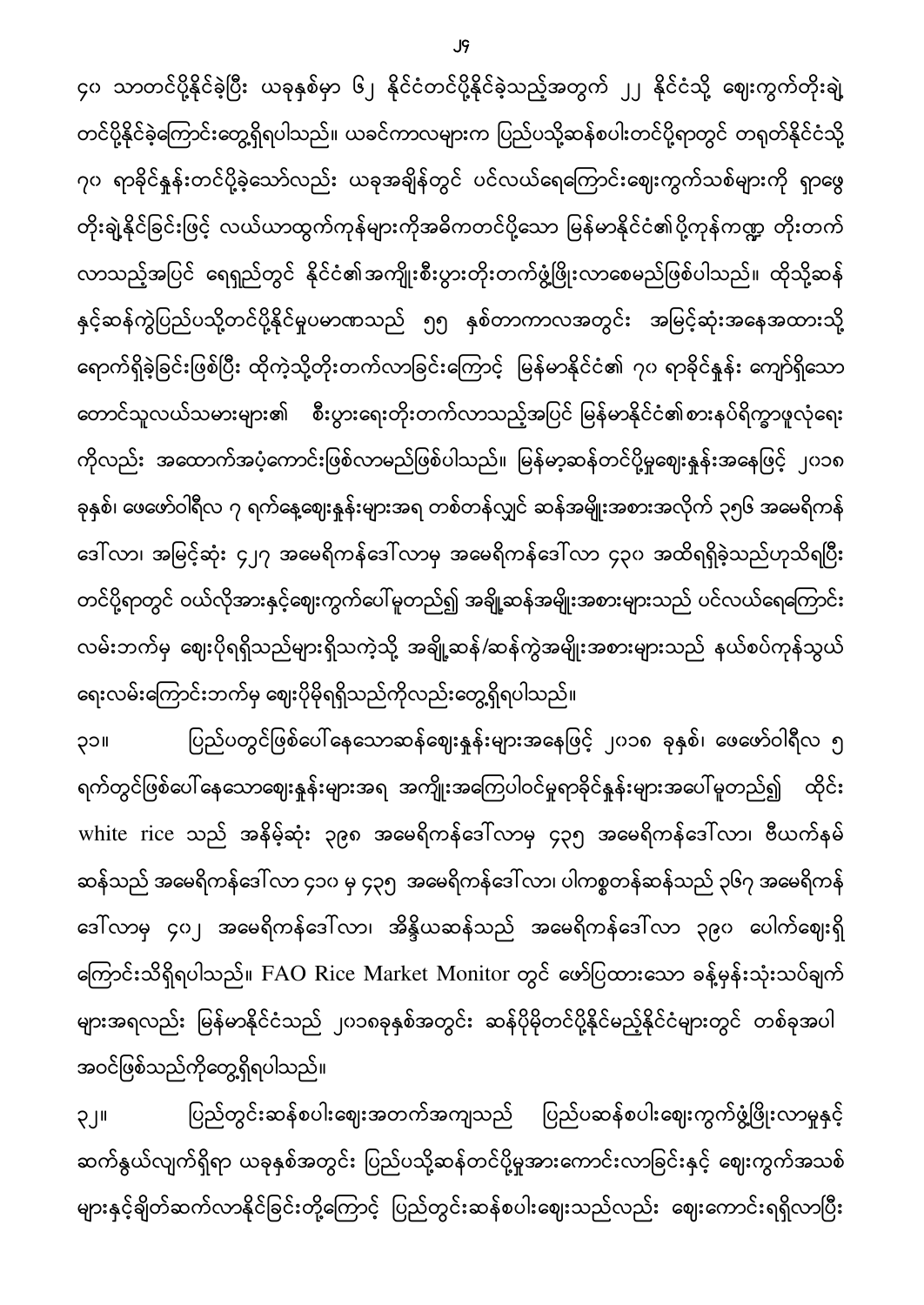ဆန်စပါးဈေးကွက်ကောင်းမွန်လာခြင်းကြောင့် စီးပွားရေးနယ်ပယ်တွင် ဆန်စပါးလုပ်ငန်းလုပ်ကိုင်မှု မရှိသူများပင်လျှင် ယခုအခါ ဆန်လုပ်ငန်းကို ပြောင်းလဲလုပ်ကိုင်လာကြကြောင်း ဆန်စပါးလုပ်ငန်း ရှင်များထံမှ သိရှိရပါသည်။ ယခုနှစ်အတွင်း အိမ်နီးချင်းနိုင်ငံများဖြစ်သော ဘင်္ဂလားဒေ့ရှ်၊ သိရိလင်္ကာ နိုင်ငံများတွင် ရာသီဥတုဆိုးရွားမှုကြောင့် ဆန်အထွက်နှုန်းနည်းသည့်အတွက် မြန်မာနိုင်ငံမှဆန်များ ဝယ်လိုအားမြင့်တက်ခဲ့ပါသည်။

၃၄။ United States Department of Agriculture (USDA) စာရင်းအချက်အလက် များအရ ကမ္ဘာ့ဆန်ကုန်သွယ်မှုကဏ္ဍကို လေ့လာကြည့်မည်ဆိုလျှင် ဆန်အများဆုံးတင်ပို့သည့်နိုင်ငံများမှာ အိန္ဒိယ၊ ထိုင်း ၊ ဗီယက်နမ်နှင့် မြန်မာနိုင်ငံတို့ဖြစ်ပြီး မြန်မာနိုင်ငံသည်ပဉ္စမမြောက်အများဆုံး ဆန်တင် ပို့သည့်နိုင်ငံအဖြစ် ရပ်တည်လျက်ရှိပါသည်။ ပြည်ပနိုင်ငံများမှ ဆန်အများဆုံးတင်သွင်းလျက်ရှိသည့် နိုင်ငံများမှာ တရုတ်၊ နိုင်ဂျီးရီးယား ၊ ဖိလစ်ပိုင်နိုင်ငံ၊ အီရန်နိုင်ငံနှင့် အင်ဒိုနီးရှားနိုင်ငံတို့ဖြစ်ပါသည်။ မြန်မာ့စိုက်ပျိုးရေးဦးစီးဌာန၏စာရင်းများအရ ၂၀၁၆-၂၀၁၇ ဘဏ္ဍာနှစ် စပါး (မိုးစပါး + နွေစပါး) စိုက်ဧက ၂ ဒသမ ၄၆ ဧကသန်းရှိပြီး ထွက်ရှိမည့်တင်းလျာထားချက်မှာ ၁၃၁၇ သန်းရှိပါသည်။ စပါး စိုက်ပျိုးရန်အတွက်လိုအပ်သည့် မျိုး၊ အလေအလွင့်၊ စားသုံးမှုမှာ ခန့်မှန်းခြေ တင်း ၈၂၆ သန်း ရှိသဖြင့် ပိုလျှံမည့်စပါးတင်း ၄၉၂ သန်း၊ စပါးတန်ချိန်အားဖြင့် ၁၀ သန်းရှိနိုင်ပါသည်။ သို့ဖြစ်ပါ၍ ယခုနှစ်တွင် ဆန်နှင့်ဆန်ကွဲတင်ပို့မှုမှာ တန်ချိန် ၂ ဒသမ ၅ သန်းခန့်တင်ပို့နိုင်မည့် အခြေအနေရှိကြောင်း လေ့လာ သုံးသပ်ခဲ့ကြပြီး ယခုလက်ရှိ ၂၀၁၈ ခုနှစ်၊ ဖေဖော်ဝါရီလ ၉ ရက်အထိ မြန်မာနိုင်ငံမှ တင်ပို့ပြီးသည့် စာရင်းများအရ ဆန်တန်ချိန်သုံးသန်းကျော်တင်ပို့နိုင်ခဲ့ခြင်းကြောင့် မြန်မာ့ဆန်တင်ပို့မှုအတွက် ကောင်းမွန်သော ရလဒ်များရရှိပြီး ယခုဘဏ္ဍာနှစ်၏ကျန်ကာလများတွင် ဆက်လက်၍ပိုမိုတင်ပို့နိုင်မည်ဟု သုံးသပ်နိုင် မည်ဖြစ်ပါသည်။ မြန်မာနိုင်ငံအနေဖြင့် အိမ်နီးချင်းနိုင်ငံလည်းဖြစ်၊ Logistic ပိုင်းတွင်လည်း အားသာချက် များရှိသည့်တရုတ်နိုင်ငံအပြင် မြန်မာ့ထွက်ကုန်များကို ပိုမိုအလေးထားစိတ်ဝင်စားလာသည့် ဉရောပနိုင်ငံ များနှင့်အခြားနိုင်ငံများ၏ဆန်ဈေးကွက်သို့ ထိုးဖောက်ဝင်ရောက်နိုင်ရန် ကြိုးစားခြင်းအပြင် အဆိုပါ နိုင်ငံများ၏ ရာသီဥတုအခြေအနေနှင့် စိုက်ပျိုးထုတ်လုပ်နိုင်မှုအခြေအနေများအား လေ့လာသုံးသပ် သင့်ပါသည်။ ထိုမှသာ ဝယ်လိုအားရရှိနိုင်မှုအခြေအနေများကိုသိရှိလာပြီး ဈေးကွက်ထိုးဖောက်မှု များပြုလုပ်၍ မိမိနိုင်ငံ၏ပို့ကုန်ကဏ္ဍတိုးတက်ရေးအတွက် အကျိုးရလဒ်ကောင်းများထွက်ပေါ် လာအောင်